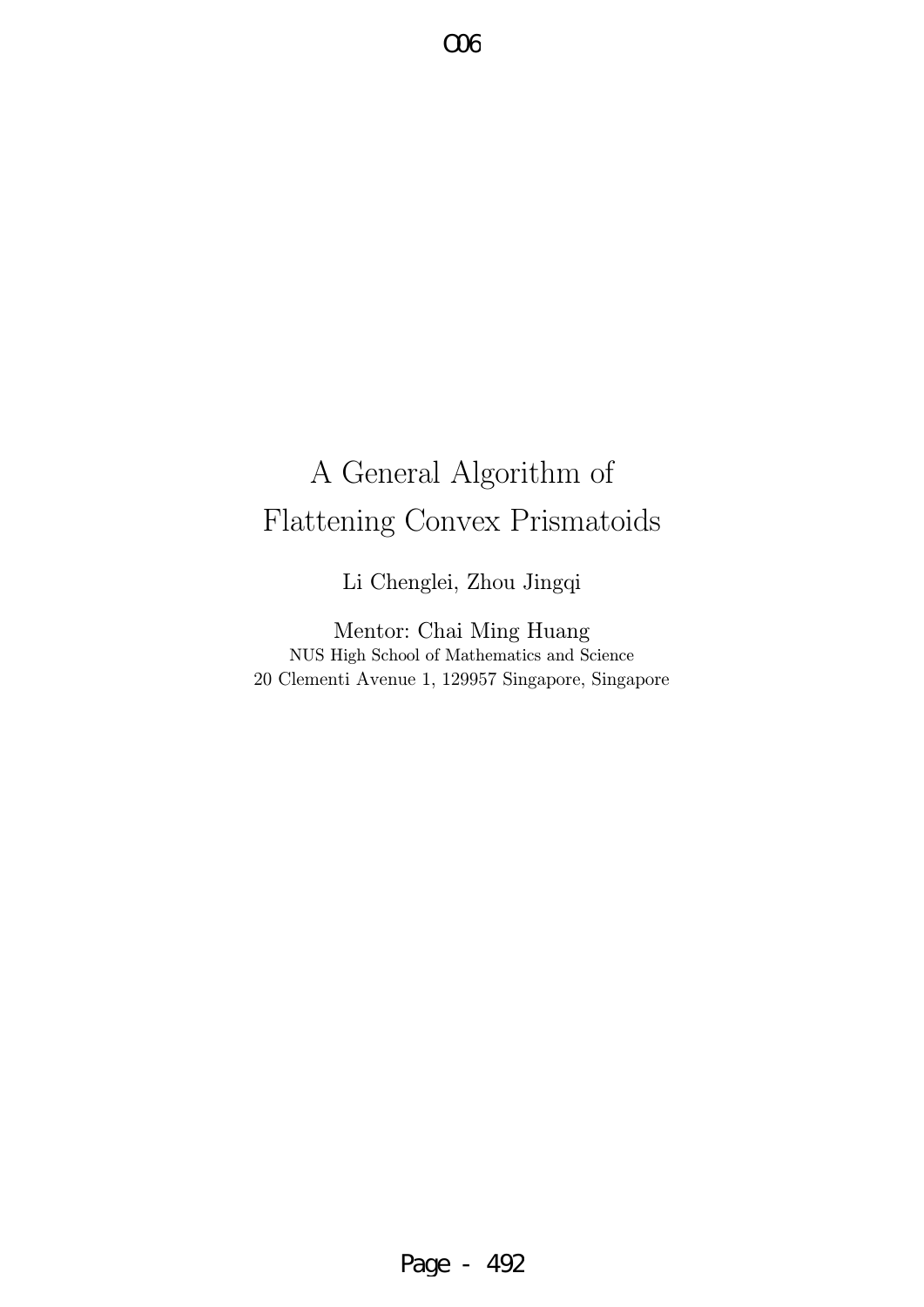#### Abstract

Flattening polyhedra is defined as an origami which flattens 3D polyhedra to 2D flat sheet without tearing. It has wide-ranging applications in real-life from flattening of shopping bags to astronomy, robotics-making to biomedical appliances involving trestles and stents. The most notable advantage of flattening polyhedron is reducing the space taken up by the original 3D structure and this has attracted considerable attention. Demaine and Hayes from "Origamit" group in MIT have first shown that all polyhedra have flattened states. However, flattening of polyhedra remains as an open problem in terms of method to find the flattened state of all polyhedra and its continuous folding motion. This report presents an original and novel method for flattening convex prismatoids. A MATLAB program has been written to implement the algorithm automatically, allowing users to specify a target prismatoid and generate a crease pattern that folds into it.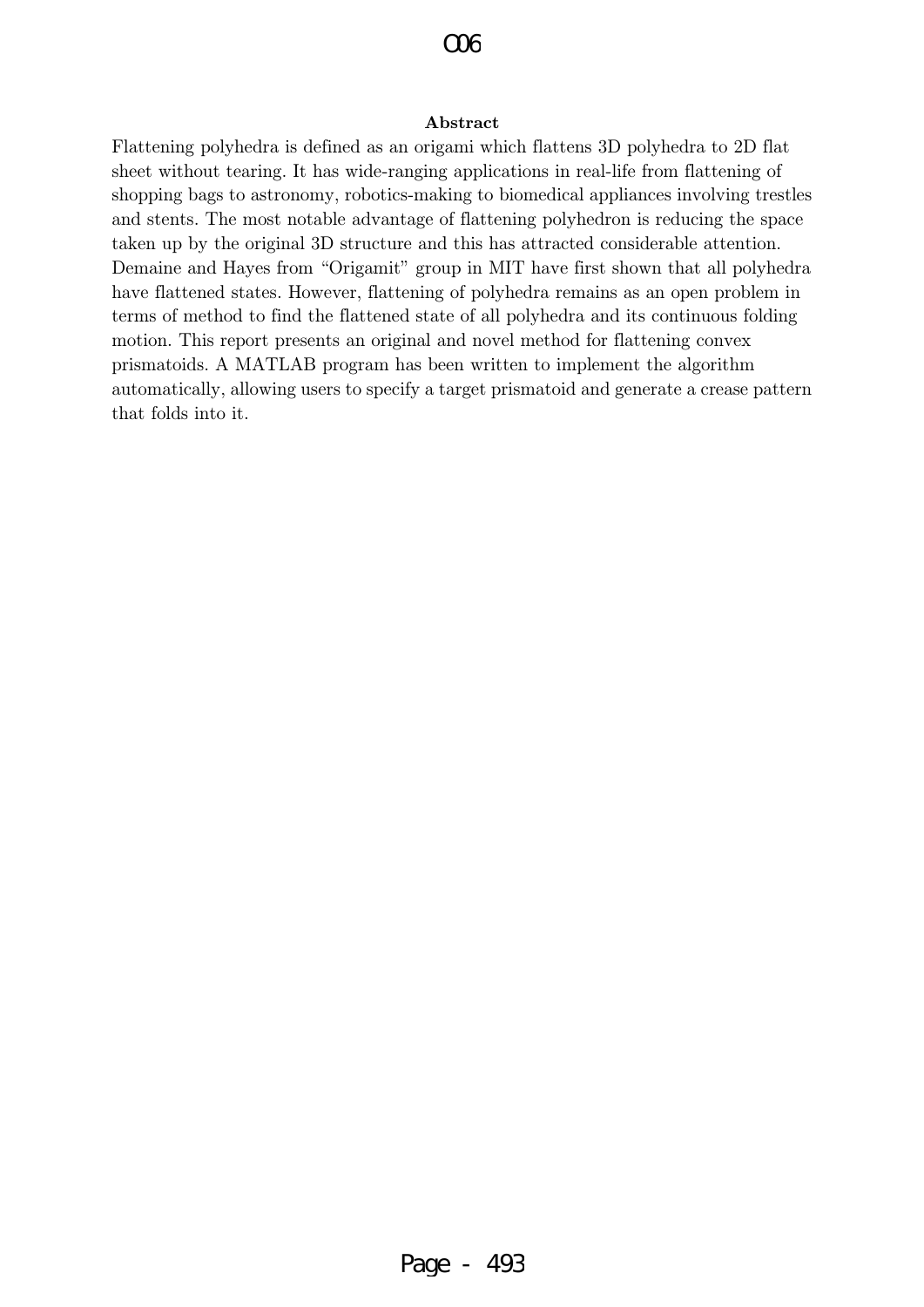### 1 Introduction

Flattening polyhedron has wide-ranging applications in real-life from flattening of shopping bags to astronomy, robotics-making to biomedical appliances involving trestles and stents. The most notable advantage of flattening polyhedron is reducing the space taken up by the original 3D structure and this has attracted considerable attention. By allowing all faces to lie on a single plane, the volume of polyhedron can effectively be reduced to zero. Demaine and Hayes have first shown that all polyhedra have flattened states [1]. However, flattening of polyhedral remains as an open problem in terms of method to find the flattened state of all polyhedral and its continuous folding motion. While Demaine and O'Rourke have proposed the idea of disk-packing from 2D fold-and-cut problem, the disk-packing method is limited to polyhedral which are homeomorphic to a disk or a sphere [2]. In particular, Bern and Hayes have proven that flattened states exist for an orientable piecewise-linear(PL) 2-manifold [3]. However, disk-packing method requires that the polyhedra are extended to 4D in the folding process [2]. The most recent result by J. Itoh, C. Nara and C. Vîlcu [4] has proven that every convex polyhedron possesses infinitely many continuous flat folding processes. In this report, we have proposed a method to flatten all convex prismatoids. Our proposed method can also be used to flatten convex polyhedral as all convex polyhedra can be sliced into several sections of convex prismatoids.

Section 2 is on notations and definitions that will be used throughout this paper. Section 3 describes the algorithm for drawing net from projection and height of convex prismatoid, and also introduces general algorithm for flattening. Section 4 presents the algorithm in detail. Limitation to the algorithm is discussed in section 4 and methods to overcome the limitation have also been derived. Section 5 illustrates the capabilities of our algorithm via several convex polyhedral test examples. Section 6 discusses about applications of flattening polyhedron. Finally, section 7 is on the conclusion and future work.

### 2 Definitions

**Definition 1** (Convex Prismatoid). (Fig. 1) A convex prismatoid  $P$  is a convex polyhedron in 3D Euclidean Space whose vertices lie among two parallel planes. The planes will be termed the roof plane  $R$  and base plane  $B$ , and the distance between them will be denoted as  $h$ . By convention, we assume that  $B$  is the xy-plane, and  $R$  is the plane defined by  $z = h$ . We denote the lateral face as  $F_{n}$ . The  $F_{n}$  lateral face is the *n*-th lateral face in the counterclockwise direction.

Definition 2 (Projection). A projection is an "aerial view" of the convex prismatoid, drawn on base plane. Formally, it is the image of the points of the prismatoid under the

map  $(x, y, z) \mapsto (x, y, 0)$ .

We denote  $r_n$  as -- the edge of lateral face  $F_n$  which lies in R. If that edge is merely a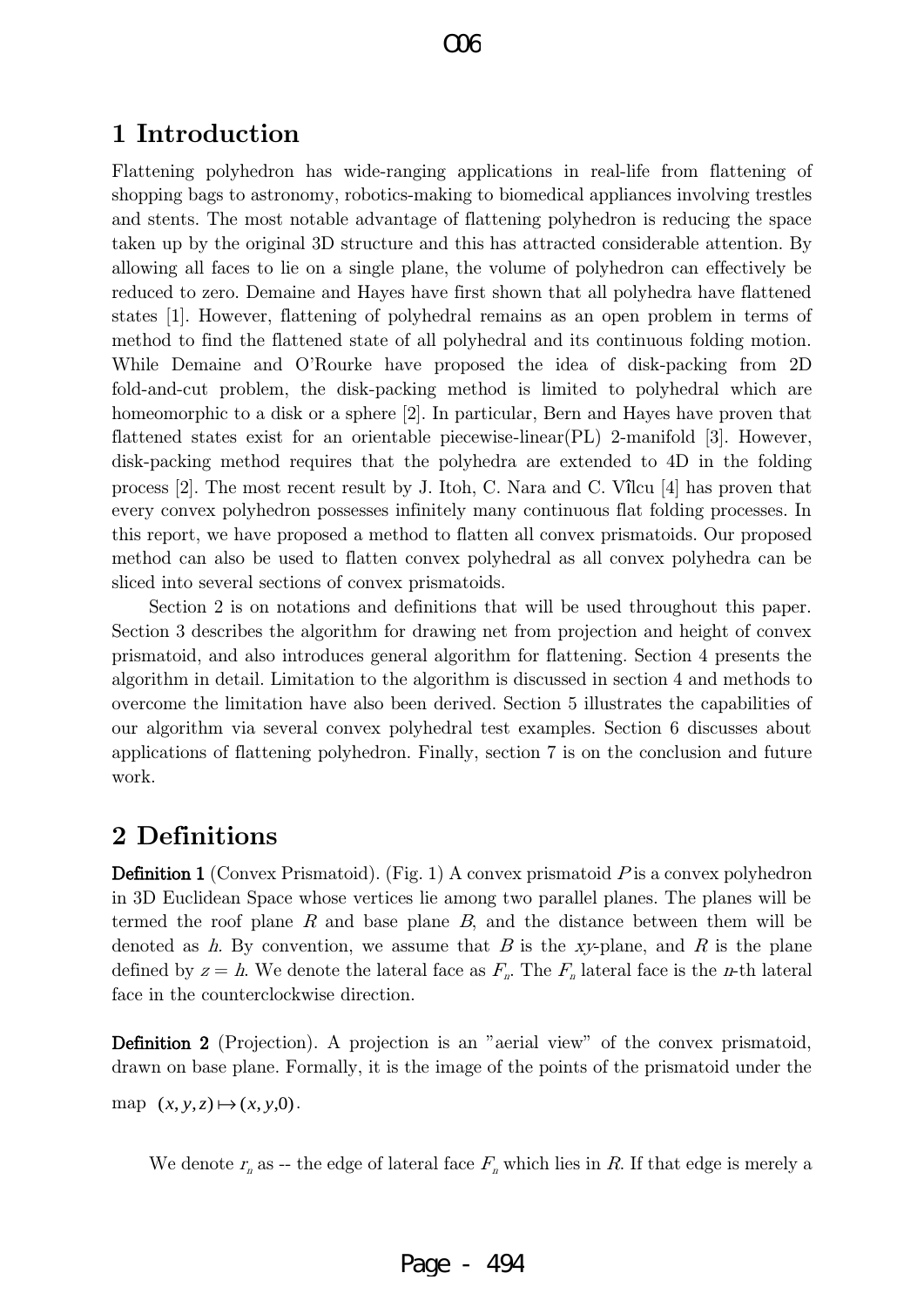point, we treat it as segment  $r_n$  with length 0. Then  $F_n$  is a triangular lateral face whose apex lies in R.

We denote  $b_n$  as -- the edge of lateral face  $F_n$  which lies in B. If that edge is merely a point, we treat it as segment  $b_n$  with length 0. Then  $F_n$  is a triangular lateral face whose apex lies in B.

For edges that neither lie in R nor B, and is shared by lateral faces  $F_n$  and  $F_{n+1}$ , is denoted by  $S_n$ .

The height of lateral face  $F_n$  is denoted by  $t_n$ . The projection of  $t_n$ , which is also the projected distance between  $r_n$  and  $b_n$ , is denoted by  $l_n$ .

When a vertex on R is surrounded by  $(m+1)$  faces:  $R, F_n, F_{n+1} \dots F_{n+m-l}$ , we denote this vertex as  $p_{n,n+m-l}$ . Similarly, when a vertex on B is surrounded by  $(m+1)$  faces: B,  $F_n$ ,  $F_{n+1}...F_{n+m-1}$ , we denote this vertex as  $q_{n,n+m-1}$ .

Lateral face  $F_{n}$  is either triangular or quadrilateral. On any quadrilateral lateral face  $F_n$ , we denote the angles in clockwise direction as  $\alpha_{n1}$ ,  $\alpha_{n2}$ ,  $\alpha_{n3}$  and  $\alpha_{n4}$ , with angles  $\alpha_{n1}$  and  $\alpha_{n2}$  adjacent to R; angles  $\alpha_{n3}$  and  $\alpha_{n4}$ , adjacent to B.  $\alpha_{n1}$  and  $\alpha_{n4}$  are supplementary angles;  $\alpha_{n2}$  and  $\alpha_{n3}$  are supplementary angles.

Triangular lateral face  $F_n$ , is merely a quadrilateral lateral face  $F_n$  whose  $r_n = 0$  or  $b_n = 0$ . Again, we denote the angles in clockwise direction as  $\alpha_{n1}$ ,  $\alpha_{n2}$ ,  $\alpha_{n3}$  and  $\alpha_{n4}$ .

For  $F_n$  whose  $r_n = 0$ , we denote its apex angle adjacent to R as  $\alpha_{n0}$ .  $\alpha_{n0} = \alpha_{n1} + \alpha_{n2} - 180^{\circ}$ . For  $F_n$  whose  $b_n = 0$ , we denote its apex angle adjacent to B as  $\alpha_{n5}$ .  $\alpha_{n5} = \alpha_{n3} + \alpha_{n4} - 180^{\circ}$ .

For vertex  $p_{n,n+m-1}$ , its corresponding angle on R is denoted by  $\beta_{n,n+k-1}$ . Similarly, for vertex  $q_{n,n+m-l}$ , its corresponding angle on B is denoted by  $\gamma_{n,n+k-l}$ .

The dihedral angle between planes of  $F_n$  and  $F_{n+1}$  on R is  $\beta_n$ . The dihedral angle between planes of  $F_n$  and  $F_{n+1}$  on B is  $\gamma_n$ . R and B are parallel, so  $\beta_n = \gamma_n$ .

Page - 495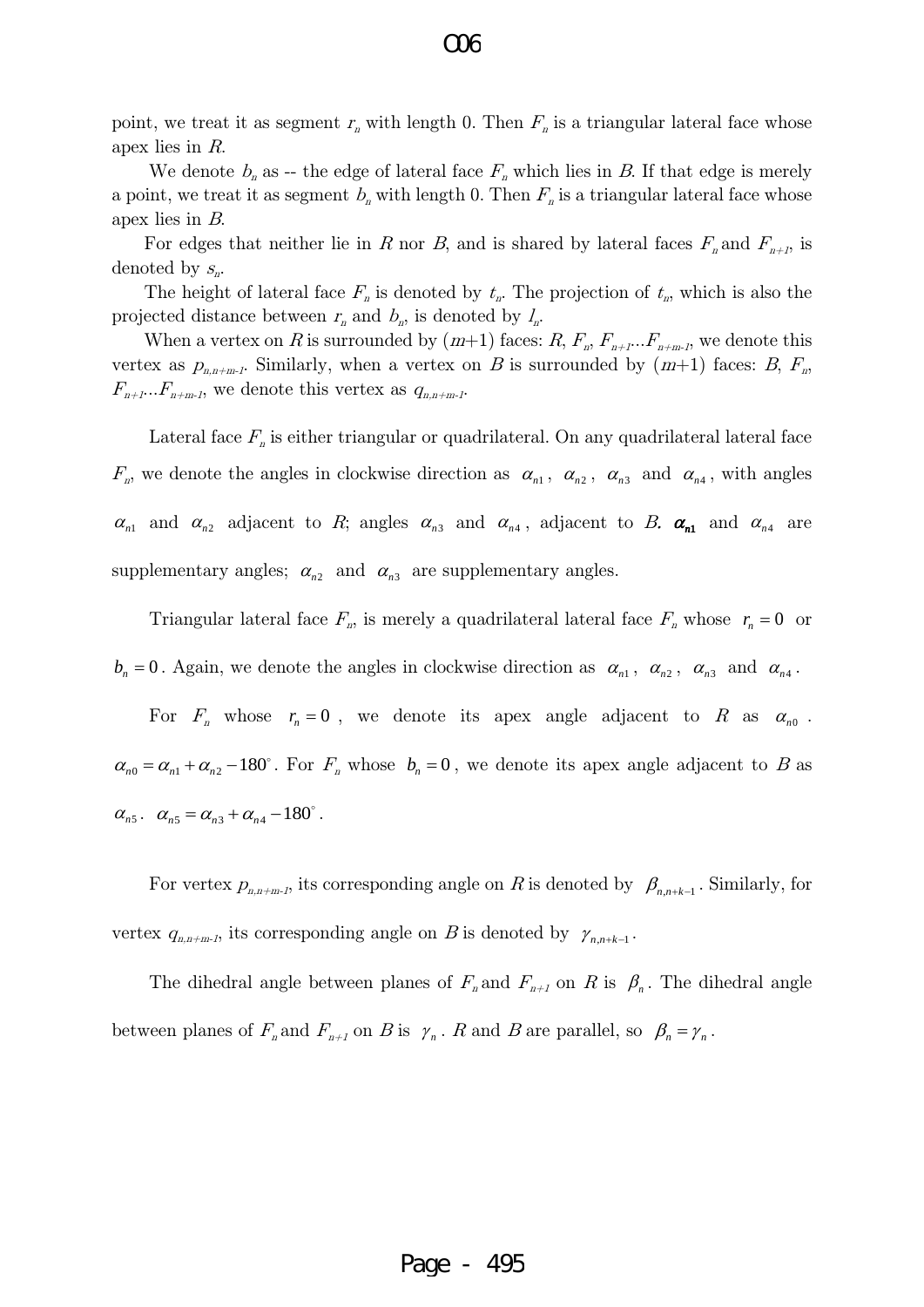

Fig 1: Notations on convex prismatoid

**Definition 3** (Net). The net  $N$  of a convex prismatoid is obtained by removing the face on the roof plane, and unfolding each lateral face  $F_n$  onto the base plane, pivoting along an axis parallel to the edge of  $F_n$  that lies on the base plane,  $b_n$ .

# 3 Method Overview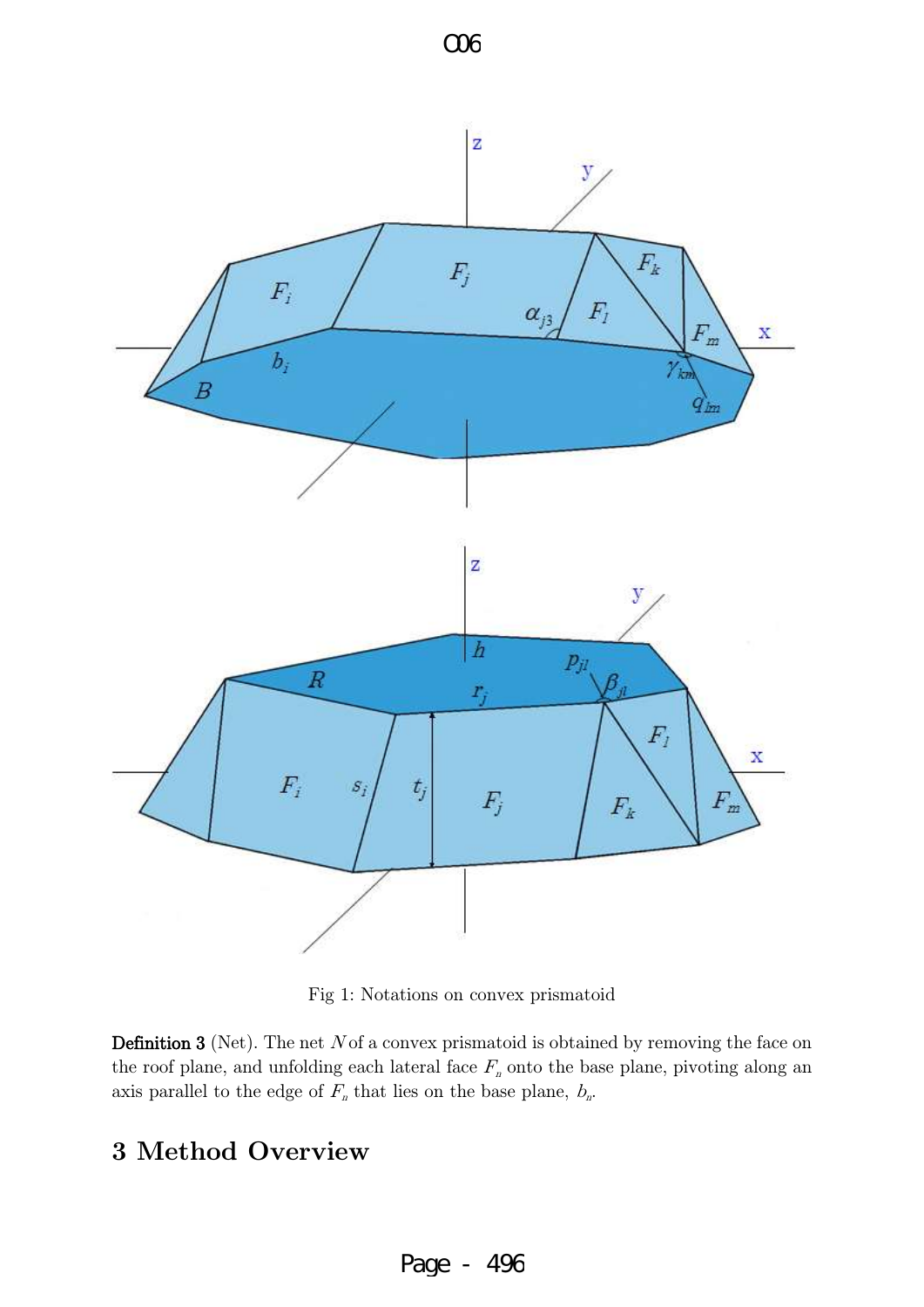#### 3.1 Obtaining Net from Projection and Height

Lemma 1 Given the projection and height of any convex prismatoid, the length of all edges of lateral faces can be determined. Thus, the net is obtained.

**Proof:** For any prismatoid, R is parallel to B. Upon projection, any segment that is parallel to either plane retains its length.

For segment that is parallel to neither planes, such as segment  $ab$  (shown in Fig. 2). Let the segment *a*'*b*' be the projection of segment *ab* . Since projection and height of any prismatoid are given, the length of *ab* can be obtained by:



(a) Visualization of the triangle *ab* for Lemma 1 Fig 2: Visuals for Lemma 1

#### 3.2 Proposed Algorithm

Our main approach is to tuck lateral faces  $F$  into spaces between roof plane  $R$  and base plane B. The resultant 2D flattened layout will thus be the same as the projection of the 3D polyhedron.

Upon tucking lateral faces  $F$  into spaces between  $R$  and  $B$ , a "five valley line" crease pattern will emerge on each  $F$ . One "middle valley line" is parallel to  $R$  and  $B$ , another four valley lines extend from four vertices of lateral face  $F$ . (Fig. 3)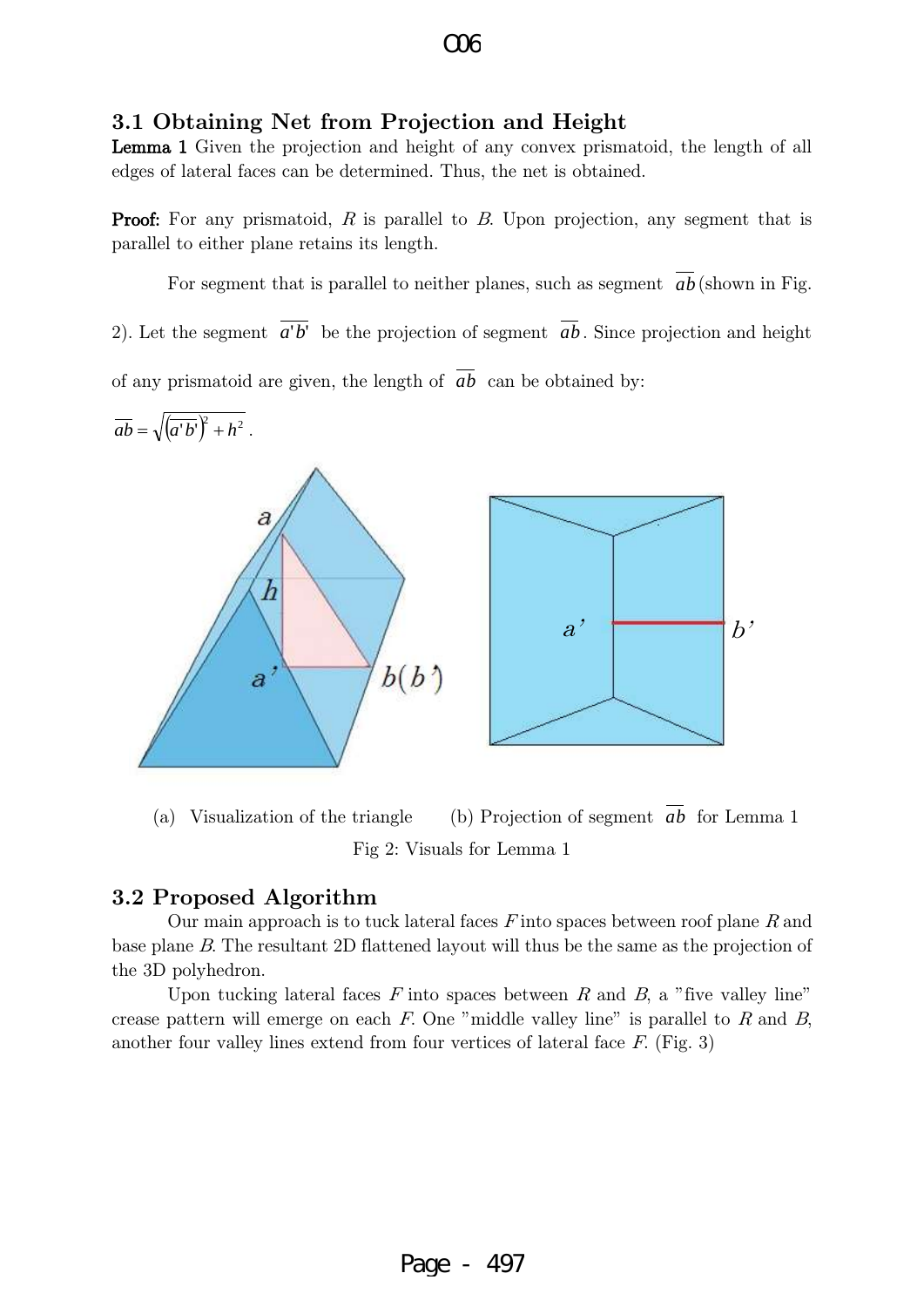



Fig 3: Side view of the emergence of "Middle Valley Line"

Algorithm for drawing crease pattern on any prismatoid (when projection and height of

a prismatoid are given)

1. Draw net by applying Lemma 1.

2. Check conditions by applying Proposition 7 and Theorem 8, slice the convex prismatoid horizontally if limitation exists.

3. Draw "middle valley line" for each lateral face by applying Proposition 2.

4. Draw another four valley lines on each lateral face by applying Theorem 4 and Corollary 5. Thus form a "five valley line" crease pattern.

5. According to Proposition 6, erase the unnecessary crease patterns.

6. Add mountain lines accordingly.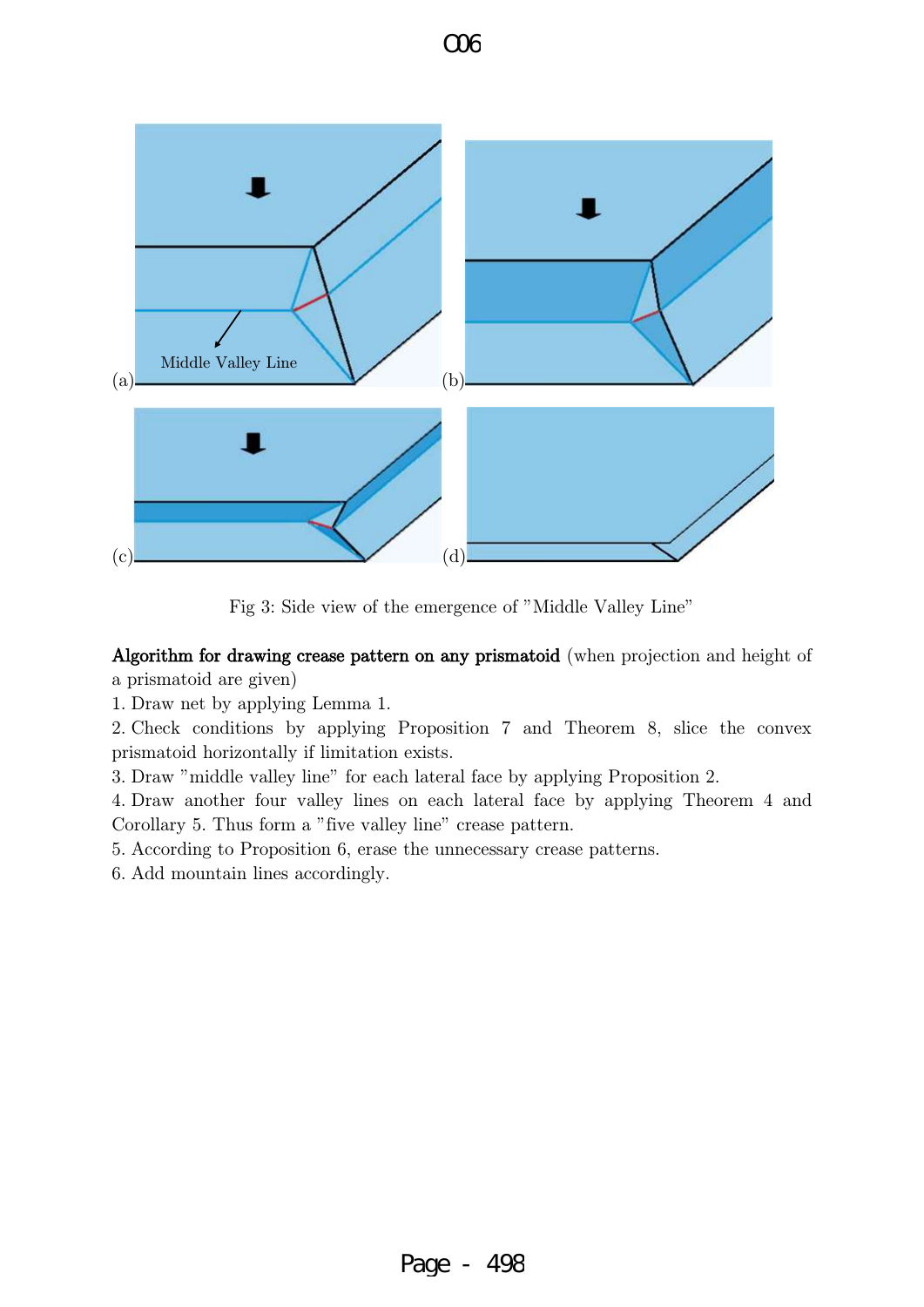

Fig 4: Resultant crease pattern

(red lines, blue lines, grey lines represent mountain, valley and projection respectively)

# 4 Main result

#### 4.1 Algorithm for drawing of middle valley lines

**Proposition 2** Let  $x_i$  denotes the distance from roof segment r to the "middle valley line";  $x_2$  denotes the distance from base segment b to the "middle valley line".

$$
x_1 = \frac{t-l}{2}
$$
 and  $x_2 = \frac{t+l}{2}$ .

Proof: Since the layout of resultant pattern upon flattening is the same as the layout of projection of the prismatoid, the "middle valley line" on each lateral face  $F$  is parallel to R and B.

### Page - 499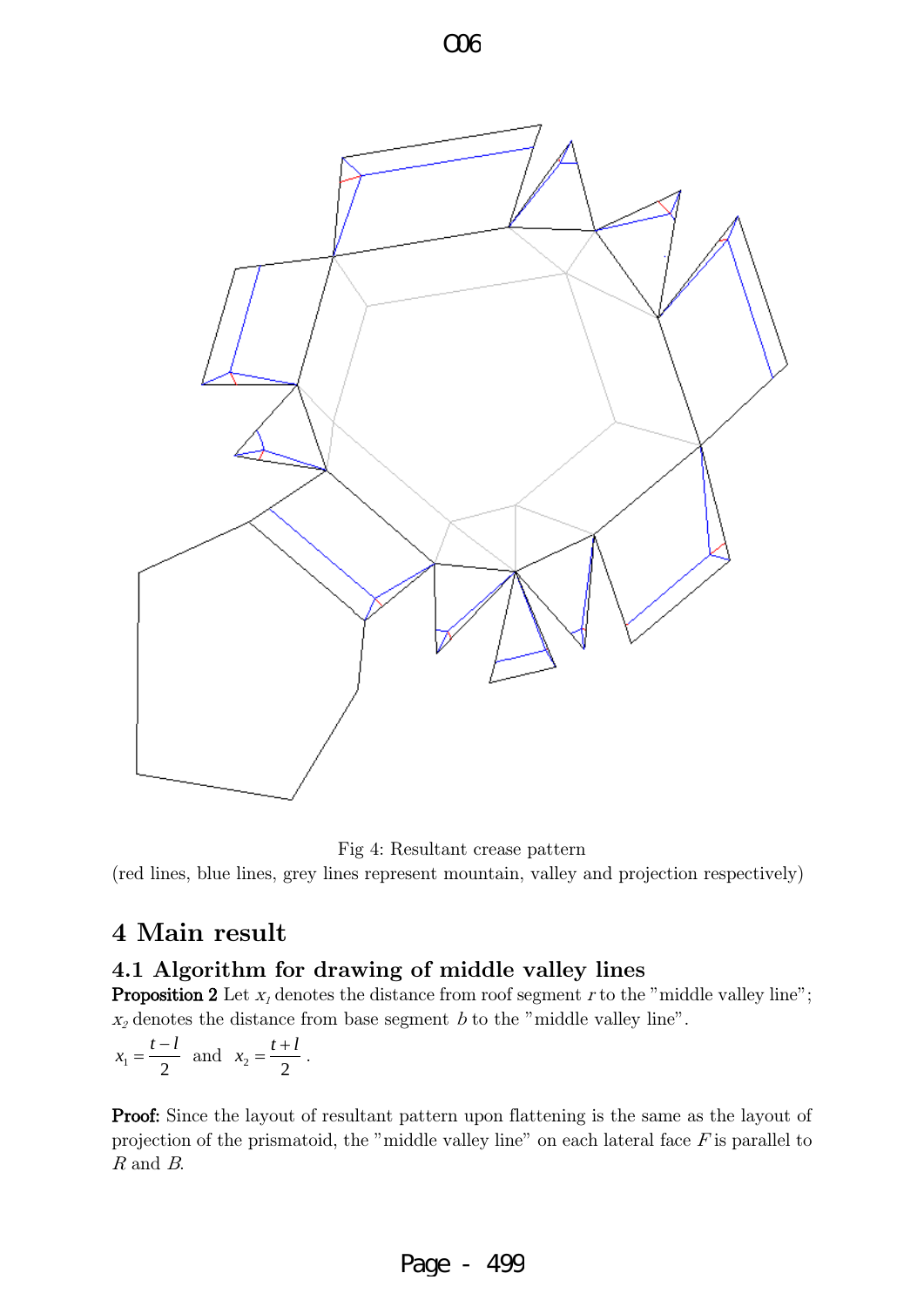The "middle valley line" divides  $F$  into two portions which overlap in the flattened state(shown in Fig. 5b). The heights of these two portions are  $x_1$  and  $x_2$ respectively.

From 
$$
x_1 + x_2 = t
$$
 and  $x_2 - x_1 = l$ , we obtain  $x_1 = \frac{t - l}{2}$  and  $x_2 = \frac{t + l}{2}$ .



(a) lateral face  $F$  before flattening



(b) flattened state of  $F$ 



# O06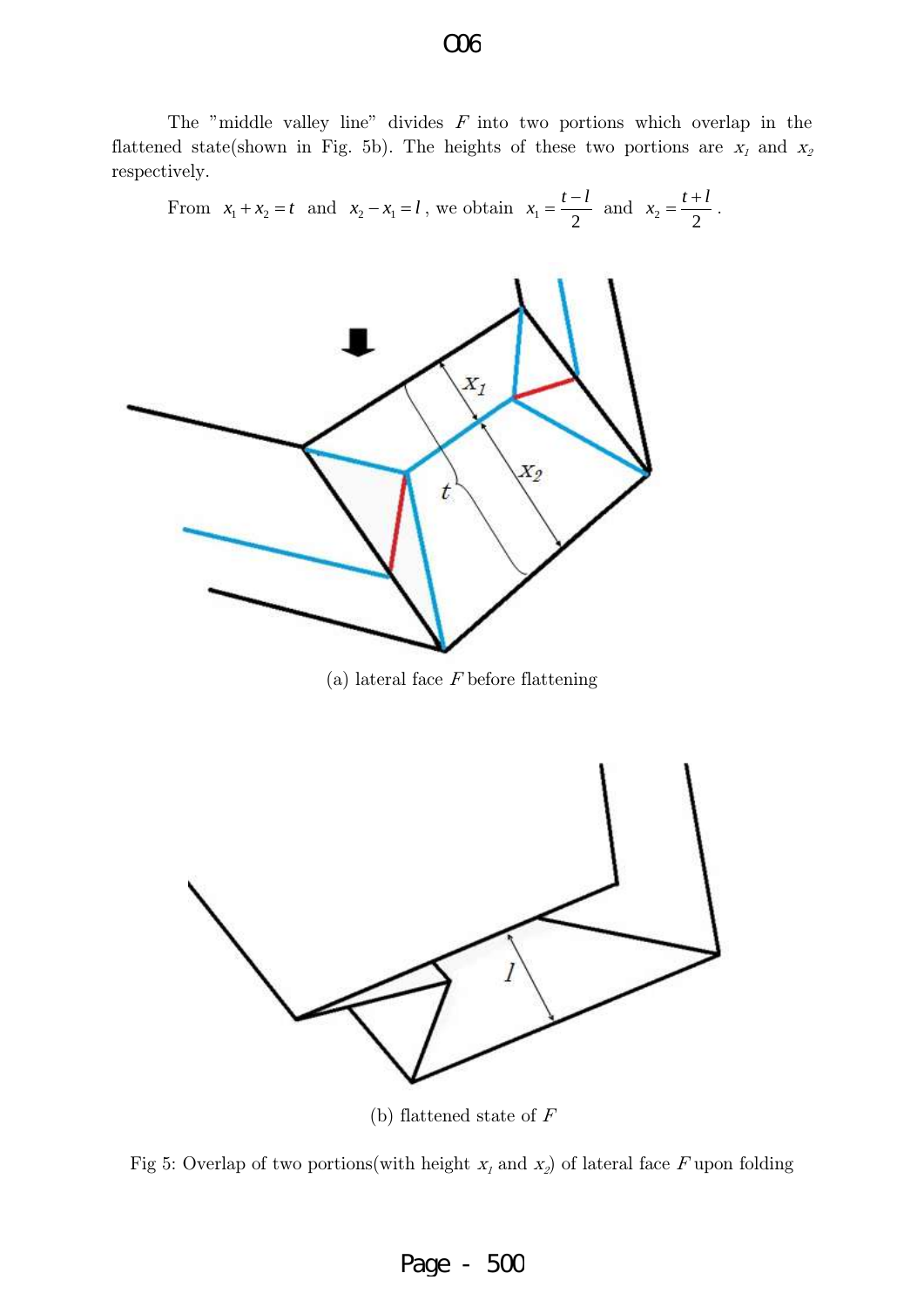We denote the dihedral angle between each lateral face and base plane as  $\delta$  (Fig. 6). Then,  $l = t \cdot \cos \delta$ .

And, 
$$
x_1 = \frac{t(1-\cos\delta)}{2}
$$
,  
 $x_2 = \frac{t(1+\cos\delta)}{2}$ .



Fig 6: Notation of dihedral angle  $\delta$ 

#### Algorithm Step 3 (Drawing of "middle valley line" if no limitation exists) (Fig. 7)

a. Start with the net. Grey lines represent projection of prismatoid and are for construction.  $b$  is a base edge, and  $r$  was a roof edge before the lateral face was "unfolded" into the net. That roof edge was projected onto  $r'$ .

b. Reflect r' about the axis (parallel to r) along b onto a new segment r".

c. Construct the line (shown in blue) of points equidistant from  $r$  and  $r$ ", make sure that

it is parallel to  $r$  and  $b$ .

d. The grey lines constructed in step (b) can now be omitted.



Page - 501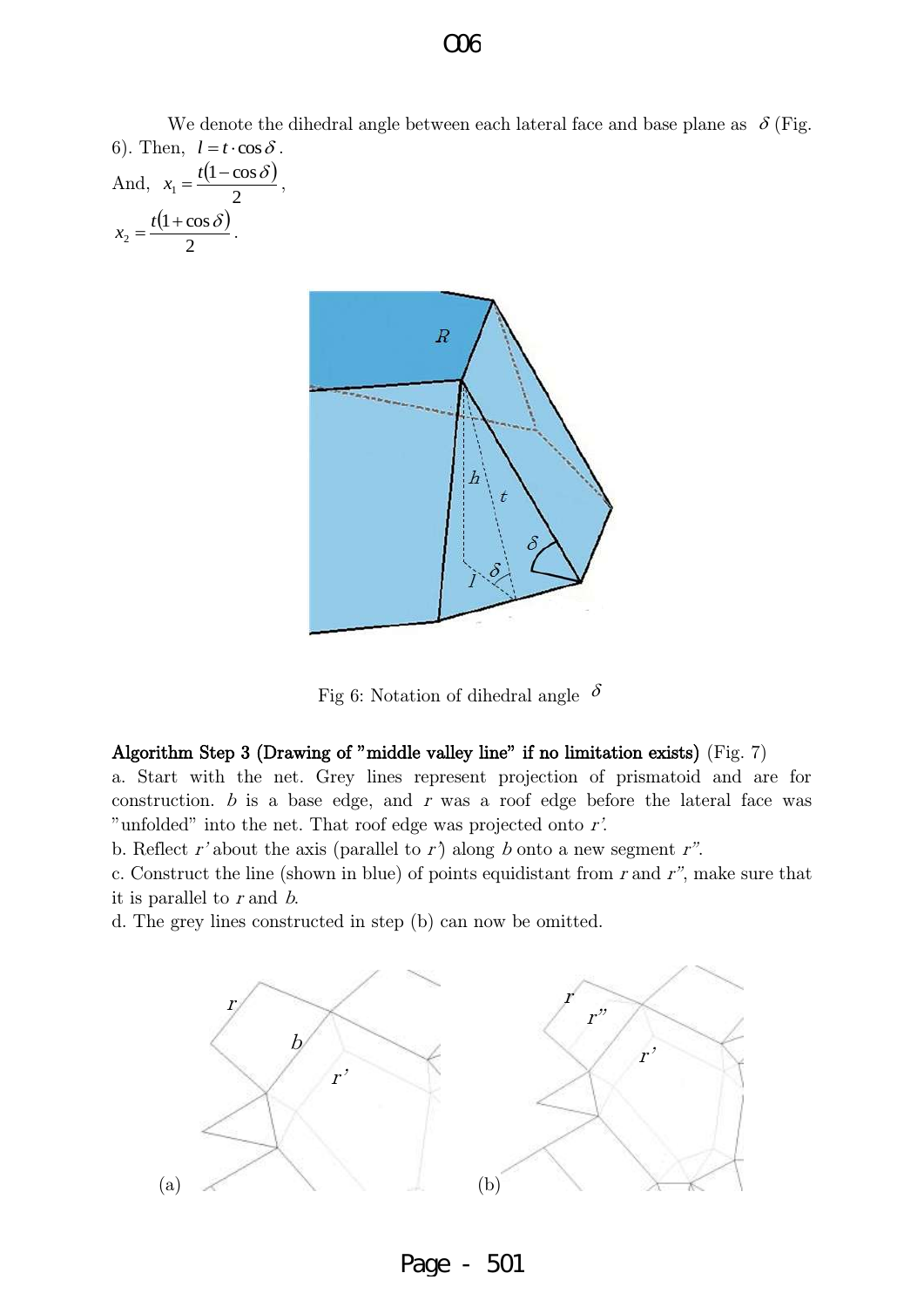

Fig 7: Algorithm Step 3 (Drawing of "middle valley line")

#### 4.2 Algorithm for drawing another four valley lines

**Lemma 3** (Fig. 8a)For a vertex  $q_{n,n+m-l}$  on base plane surrounded by  $(m+1)$  faces  $(1 B and$ m lateral faces), upon flattening, there are  $(m+1)$  mountain folds and  $(m-1)$  valley folds extending from  $q_{n,n+m-l}$ . In addition, the  $(m-1)$  valley folds are drawn on any  $(m-1)$  lateral faces of the m lateral faces.

This holds for any vertex  $p_{n,n+m-1}$  on roof plane as well.

**Proof:** A vertex  $q_{n,n+m-1}$  on base plane is surrounded by  $(m+1)$  faces  $(1 \ B \text{ and } m \text{ lateral})$ faces). The m lateral faces are:  $F_n$ ,  $F_{n+1}$ ,  $F_{n+2}$ , ...,  $F_{n+m-1}$ . The  $(m+1)$  mountain folds are:  $b_n$ ,  $b_{n+m-1}$  and  $s_n$ ,  $s_{n+1}$ , ...,  $s_{n+m-2}$ . This implies that  $F_{n+1}$ ,  $F_{n+2}$ , ...,  $F_{n+m-2}$  are triangular lateral faces whose apex lie on B.

Similarly, a vertex  $p_{n,n+m-1}$  on roof plane is surrounded by  $(m+1)$  faces  $(1 R$  and m lateral faces). The m lateral faces are:  $F_n$ ,  $F_{n+1}$ ,  $F_{n+2}$ , ...,  $F_{n+m-1}$ . The  $(m+1)$  mountain folds are:  $r_n$ ,  $r_{n+m-1}$  and  $s_n$ ,  $s_{n+1}$ , ...,  $s_{n+m-2}$ . This implies that  $F_{n+1}$ ,  $F_{n+2}$ , ...,  $F_{n+m-2}$  are triangular lateral faces whose apex lie on R.

 In addition, [Maekawa's Theorem](http://en.wikipedia.org/w/index.php?title=Maekawa) states that the number of [mountain folds](http://en.wikipedia.org/wiki/Mountain_fold) in a flat-folded vertex figure differs from the number of [valley folds](http://en.wikipedia.org/wiki/Valley_fold) by exactly two folds(Fig. 8b). Thus, there is one valley fold extending from vertex  $q_{n,n+m-1}$  for every two adjacent lateral faces:  $F_n$  and  $F_{n+1}$ ;  $F_{n+1}$  and  $F_{n+2}$ ;...;  $F_{n+m-2}$  and  $F_{n+m-1}$ . The total number of valley folds extending from  $q_{n,n+m-1}$  is hence  $(m-1)$ .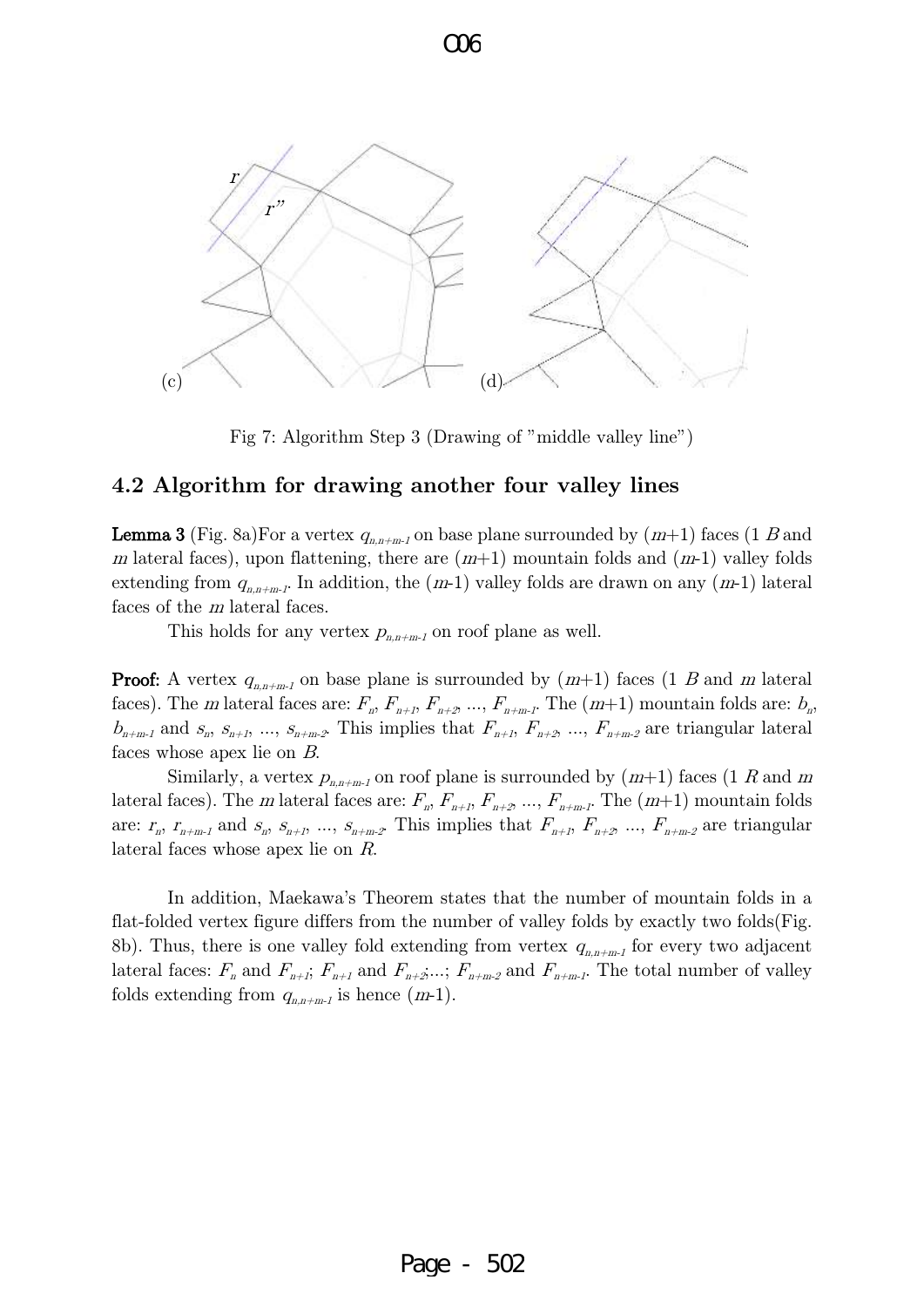

(a) Number of valley lines differs mountain lines by two



(b) After unfolding the lateral faces surrounding vertex  $q_{n,n+m-1}$ 

Fig 8: Unfolded lateral faces surrounding vertex  $q_{n,n+m-1}$ 

This holds for vertex  $p_{n,n+m-1}$  as well.

 For the convenience of visualization, we draw the same valley fold on both adjacent lateral faces. A "five valley line" crease pattern is formed. In the end, we will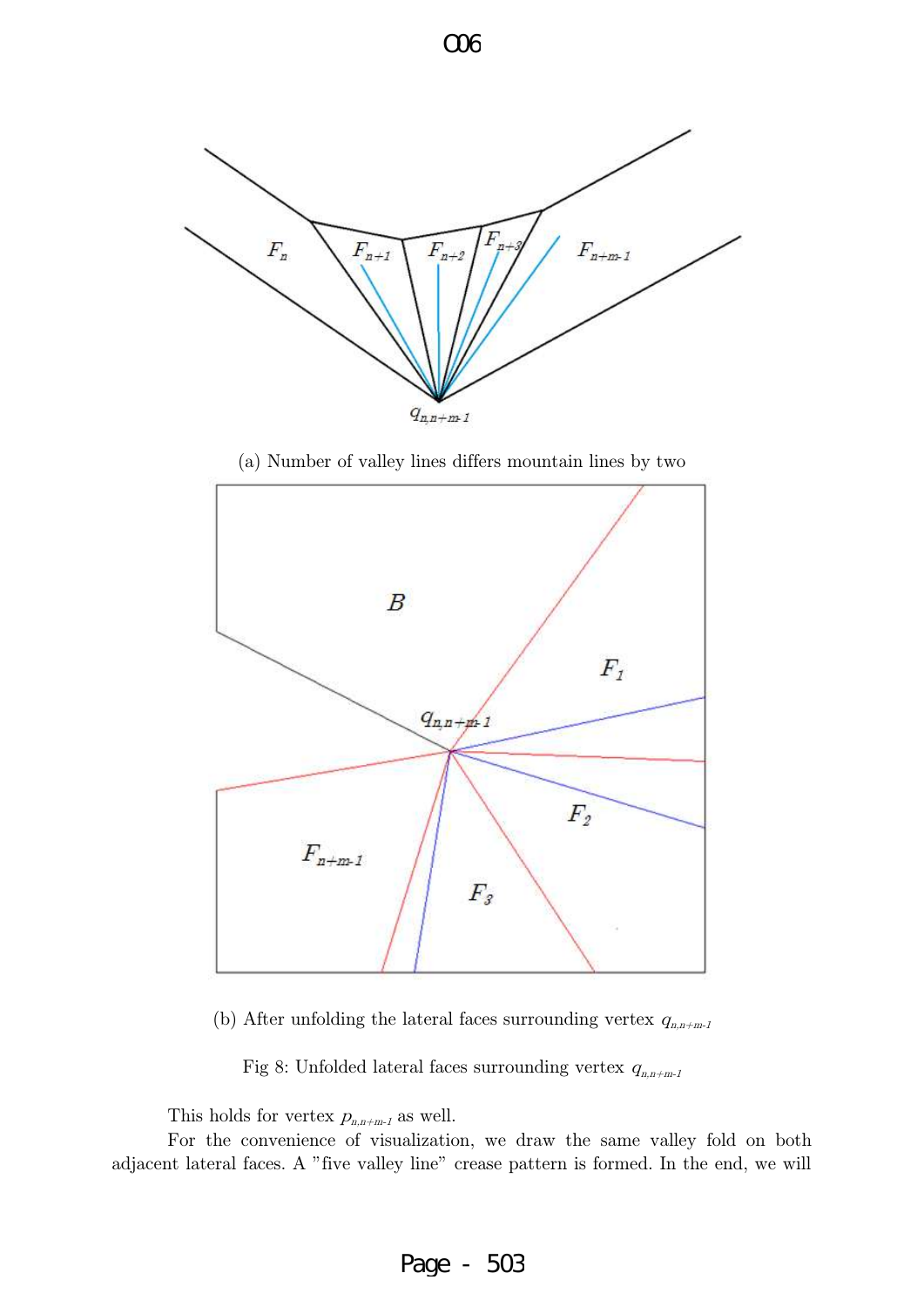keep only two valley folds (one extending from  $p$  and the other one from  $q$ ) for every two adjacent lateral faces, and erase the rest.

The two valley folds (one extending from  $p$  and the other one from  $q$ ) contribute an "excess flap" (Fig. 9) for two adjacent lateral faces, say  $F_n$  and  $F_{n+1}$ . We denote this "excess flap" as  $E_n$ . The vertex angles of  $E_n$  are  $\theta_{R_n}$  and  $\theta_{B_n}$ , adjacent to R and B respectively.





**Theorem 4** (Fig. 10a)At any vertex  $q_{n,n+m-1}$ , the "excess flaps" are  $E_n$ ,  $E_{n+1}$ , ...,  $E_{n+m-2}$ . The corresponding vertex angles are  $\theta_{Bn}$ ,  $\theta_{B(n+1)}$ , ...,  $\theta_{B(n+m-2)}$ . And,

$$
\sum_{i=n}^{n+m-2} \theta_{Bi} = \frac{\alpha_{n3} + \sum_{i=n+1}^{n+m-2} \alpha_{i5} + \alpha_{(n+m-1)4} - \gamma_{n,n+m-1}}{2}.
$$

Similarly, at any vertex  $p_{n,n+m-1}$ , the "excess flaps" are  $E_n$ ,  $E_{n+1}$ , ...,  $E_{n+m-2}$ . The corresponding vertex angles are  $\theta_{kn}$ ,  $\theta_{R(n+1)}$ , ...,  $\theta_{R(n+m-2)}$ . And,

#### Page - 504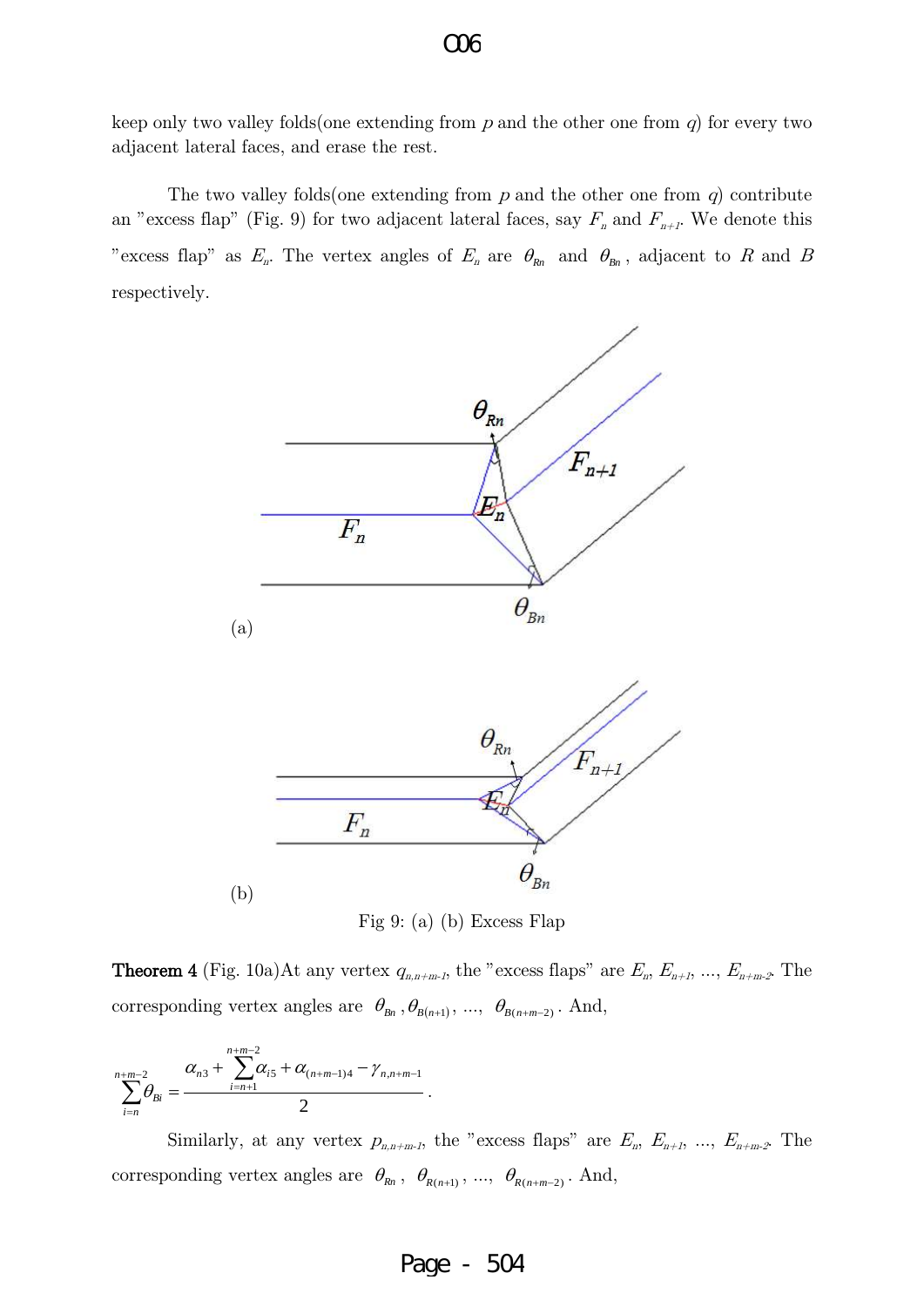$$
\sum_{i=n}^{n+m-2} \theta_{Ri} = \frac{\alpha_{n2} + \sum_{i=n+1}^{n+m-2} \alpha_{i0} + \alpha_{(n+m-1)1} - \beta_{n,n+m-1}}{2}.
$$

Proof: (Fig. 10b)According to Kawasaki's Theorem, the crease pattern may be folded flat if and only if the alternating sum and difference of the angles adds up to zero.

In our case, the alternating sum and difference of the angles

-

*i n*

 $= (\alpha_{n3} - \theta_{Bn}) - \theta_{Bn} + (\alpha_{(n+1)5} - \theta_{B(n+1)}) - ... + ... - \theta_{B(n+m-2)} + \alpha_{(n+m-1)4} - \gamma_{n,n+m-1}$  $\sum_{i=1}^{n+m-2} \alpha_{i5} + \alpha_{(n+m-1)4} - \gamma_{n,n+m-1} - 2 \sum_{i=1}^{n+m-1}$  $+m-1)4$  /  $n,n+m +m = \alpha_{n3} + \sum \alpha_{i5} + \alpha_{(n+m-1)4} - \gamma_{n(n+m-1)} -$ 2  $(n+m-1)4$  /  $n,n+m-1$ 2  $\alpha_3 + \sum \alpha_{i5} + \alpha_{(n+m-1)4} - \gamma_{n,n+m-1} - 2$ *n m*  $(n+m-1)4$  /  $n,n+m-1$   $\sim$   $\angle$   $\cup$   $\Omega$ *n m*  $\alpha_{n3}^{} + \sum \alpha_{i5}^{} + \alpha_{(n+m-1)4}^{} - \gamma_{n,n+m-1}^{} - 2\sum \theta_{i}^{}$ 

 $= 0$ , which agrees with Kawasaki's Theorem.

 $=n+$ 

*i n*

1



(a) 3D notation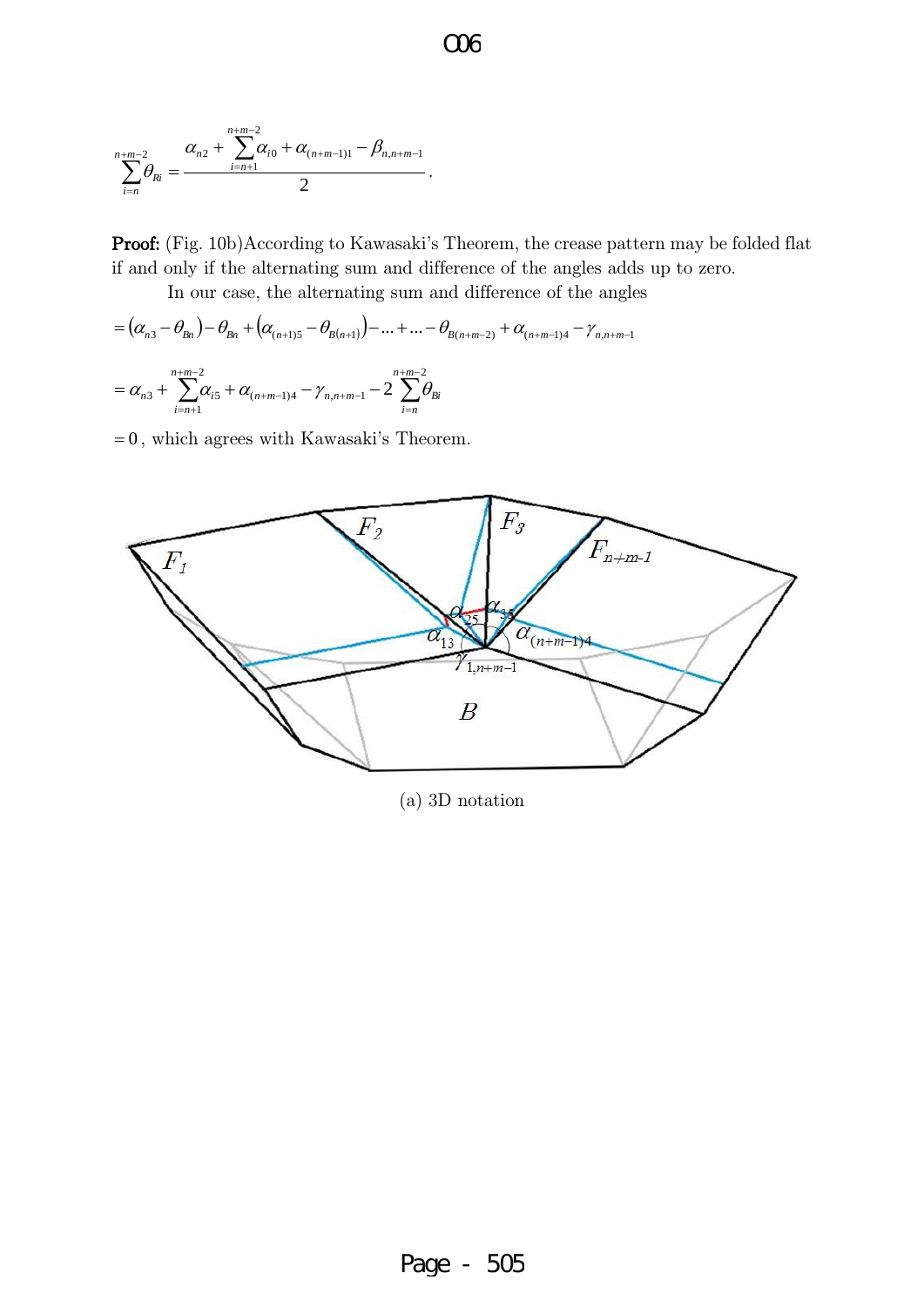

(b) After unfolding the lateral faces surrounding vertex  $q_{n,n+m-1}$ 

Fig 10: Proof of Proposition 4

Corollary 5 As shown in Fig. 11, when  $m+1=3$ , vertex  $q_{n,n+1}$  is surrounded by three

faces, the sole "excess flap" is  $E_n$ . Its corresponding angle 2  $=\frac{\alpha_{n3}+\alpha_{(n+1)4}-\gamma_{n,n+1}}{2}$ *Bn*  $\theta_{Bn} = \frac{\alpha_{n3} + \alpha_{(n+1)4} - \gamma_{n,n+1}}{2}.$ 

In particular (Fig. 12), this is still valid for vertex  $q_{n,n+m-1}$  which is surrounded by more than three faces. This time, we deal with the planes of every two consecutive lateral face:  $F_n$ ,  $F_{n+1}$ ;  $F_{n+2}$ ,  $F_{n+2}$ ; ...;  $F_{n+m-2}$ ,  $F_{n+m-1}$ .

Calculation of the corresponding angle of "excess flap"  $E_n$  is again:

2  $=\frac{\alpha_{n3}+\alpha_{(n+1)4}-\gamma_{n,n+1}}{2}$ *Bn*  $\theta_{B_n} = \frac{\alpha_{n3} + \alpha_{(n+1)4} - \gamma_{n,n+1}}{2}$ , where  $\gamma_{n,n+1}$  is the dihedral angle between the planes of lateral faces  $F_n$  and  $F_{n+1}$ .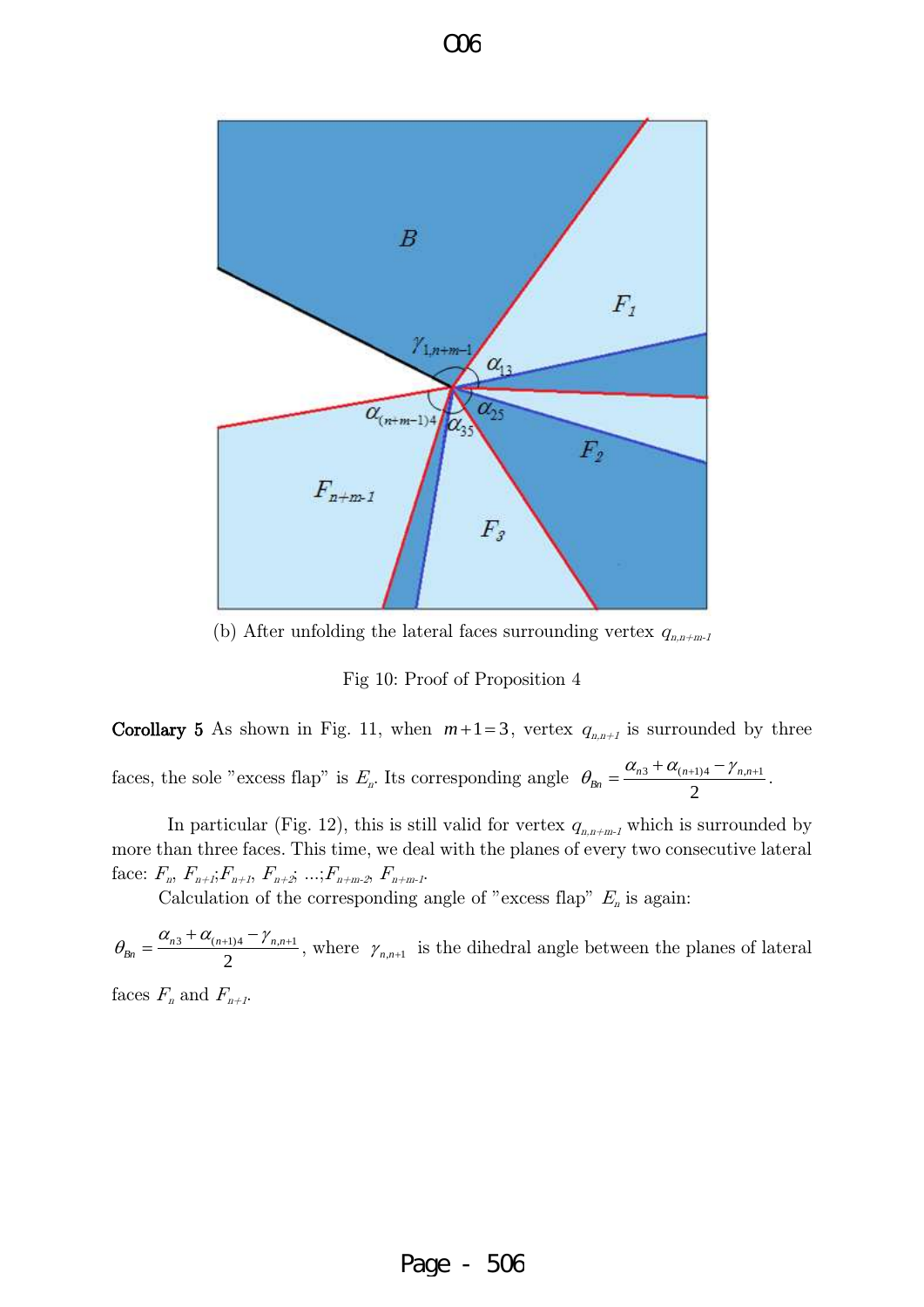

Fig 11: Three lateral faces surrounding a vertex  $(m+1=3)$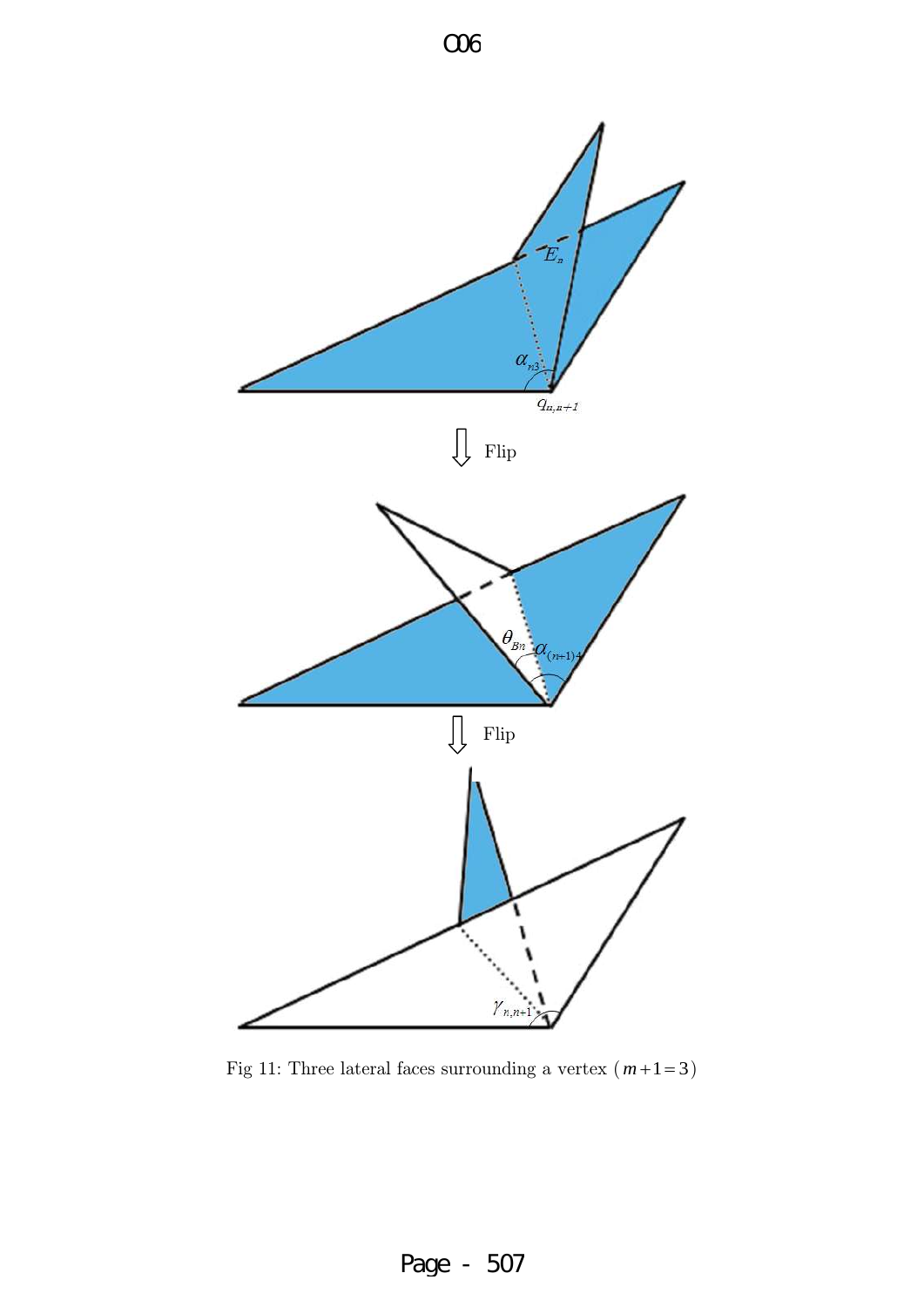

Fig 12: When  $q_{n,n+m-1}$  is surrounded by more than three faces

**Proof:** See projection of prismatoid in Fig. 13, vertex  $q_{n,n+m-1}$  is surrounded by 2 quadrilateral lateral faces  $F_n$  and  $F_{n+m-l}$ , (m-2) triangular lateral faces  $F_{n+l}$ ,  $F_{n+2},..., F_{n+m-2}$ Since R and B are parallel, we translate R to B and form a concave  $m$ -gon. The sum of the interior angles in this concave m-gon is:

$$
(180^\circ - \gamma_n) + \left( (m-3) \cdot 360^\circ - \sum_{i=n+1}^{n+m-3} \gamma_i \right) + (180^\circ - \gamma_{n+m-2}) + \gamma_{n,n+m-1} = (m-2) \cdot 180^\circ
$$
  

$$
(m-2) \cdot 360^\circ - \sum_{i=n}^{n+m-2} \gamma_i + \gamma_{n,n+m-1} = (m-2) \cdot 180^\circ
$$
  

$$
\sum_{i=n}^{n+m-2} \gamma_i = (m-2) \cdot 180^\circ + \gamma_{n,n+m-1}.
$$

From Definition 2, the angle of triangular lateral face  $F_n$  adjacent to B is calculated by:  $\alpha_{n5} = \alpha_{n3} + \alpha_{n4} - 180^\circ$ . Thus,  $\alpha_{n3} + \alpha_{n4} = \alpha_{n5} + 180^\circ$ .

From Corollary 5, when dealing with planes of every two consecutive lateral faces:

$$
\theta_{Bn(n+1)} = \frac{\alpha_{n3} + \alpha_{(n+1)4} - \gamma_n}{2}.
$$

Thus, the sum of corresponding angles of all "excess flap" surrounding  $q_{n,n+m-1}$  is:

$$
\sum_{i=n}^{n+m-2} \theta_{Bi} = \frac{\sum_{i=n}^{n+m-2} \alpha_{i3} + \sum_{i=n+1}^{n+m-1} \alpha_{i4} - \sum_{i=n}^{n+m-2} \gamma_i}{2}.
$$

Substitute  $\sum \gamma_i = (m-2) \cdot 180^\circ + \gamma_{n,n+m-1}$ 2  $2) \cdot 180^{\circ} + \gamma_{n,n+m-1}$  $+m \sum_{i=n}^{n+m-2} \gamma_i = (m-2) \cdot 180^\circ + \gamma_{n,n+m}$ *i n*  $\gamma_i = (m-2) \cdot 180^\circ + \gamma_{n,n+m-1}$  and  $\alpha_{n3} + \alpha_{n4} = \alpha_{n5} + 180^\circ$  into the above

result:

#### Page - 508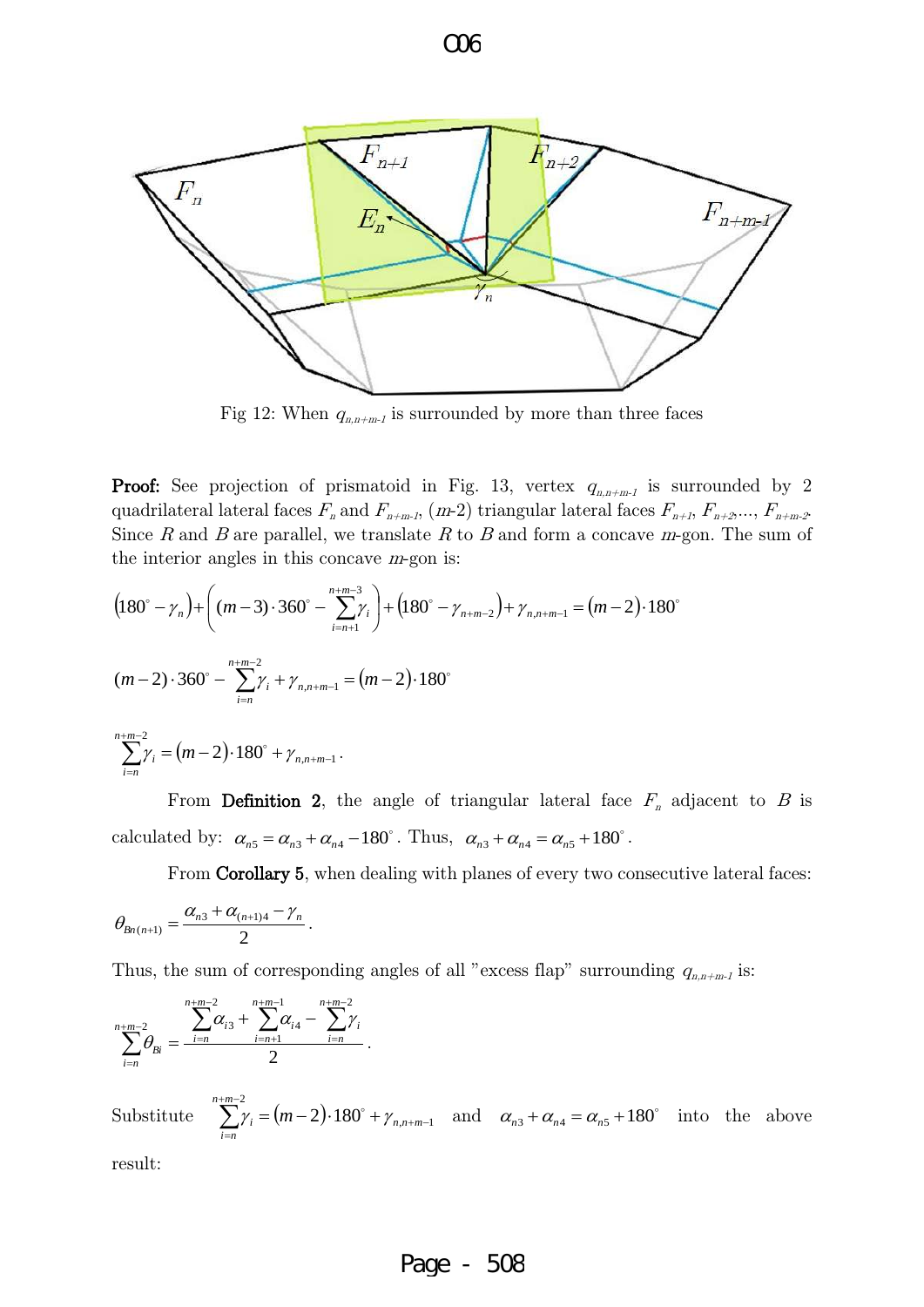$$
\sum_{i=n}^{n+m-2} \theta_{Bi} = \frac{\alpha_{n3} + \alpha_{(n+m-1)4} + \sum_{i=n+1}^{n+m-2} \alpha_{i5} + (m-2) \cdot 180^\circ - ((m-2) \cdot 180^\circ + \gamma_{n,n+m-1})}{2}
$$
\n
$$
\sum_{i=n}^{n+m-2} \theta_{Bi} = \frac{\alpha_{n3} + \alpha_{(n+m-1)4} + \sum_{i=n+1}^{n+m-2} \alpha_{i5} - \gamma_{n,n+m-1}}{2}
$$
\nThis result is consistent with Theorem 4:\n
$$
\sum_{i=n}^{n+m-2} \theta_{Bi} = \frac{\alpha_{n3} + \sum_{i=n+1}^{n+m-2} \alpha_{i5} + \alpha_{(n+m-1)4} - \gamma_{n,n+m-1}}{2}
$$



Fig 13: Proof of Corollary 5

#### 4.3 Conditions and Limitations

Proposition 6 Length of middle valley line:

$$
d_n = b_n - \frac{t_n(\cos\delta_n + 1)\sin(\alpha_{n3} - \theta_{Bn} + \alpha_{n4} - \theta_{B(n-1)})}{2\sin(\alpha_{n3} - \theta_{Bn})\sin(\alpha_{n4} - \theta_{B(n-1)})}.
$$

Proof: In General Algorithm step 1, we have obtained middle valley line on all lateral faces. Translate middle valley line to the lower edge of lateral face,  $d = b - y - z$ . Segments  $y$  and  $z$  are shown in Fig.14.

By applying trigonometry identity to right-angled triangles with catheti y and  $x_2$ catheti z and  $x_i$ :

$$
y_n = \frac{x_{n2}}{\tan(\alpha_{n4} - \theta_{B(n-1)})}
$$
 and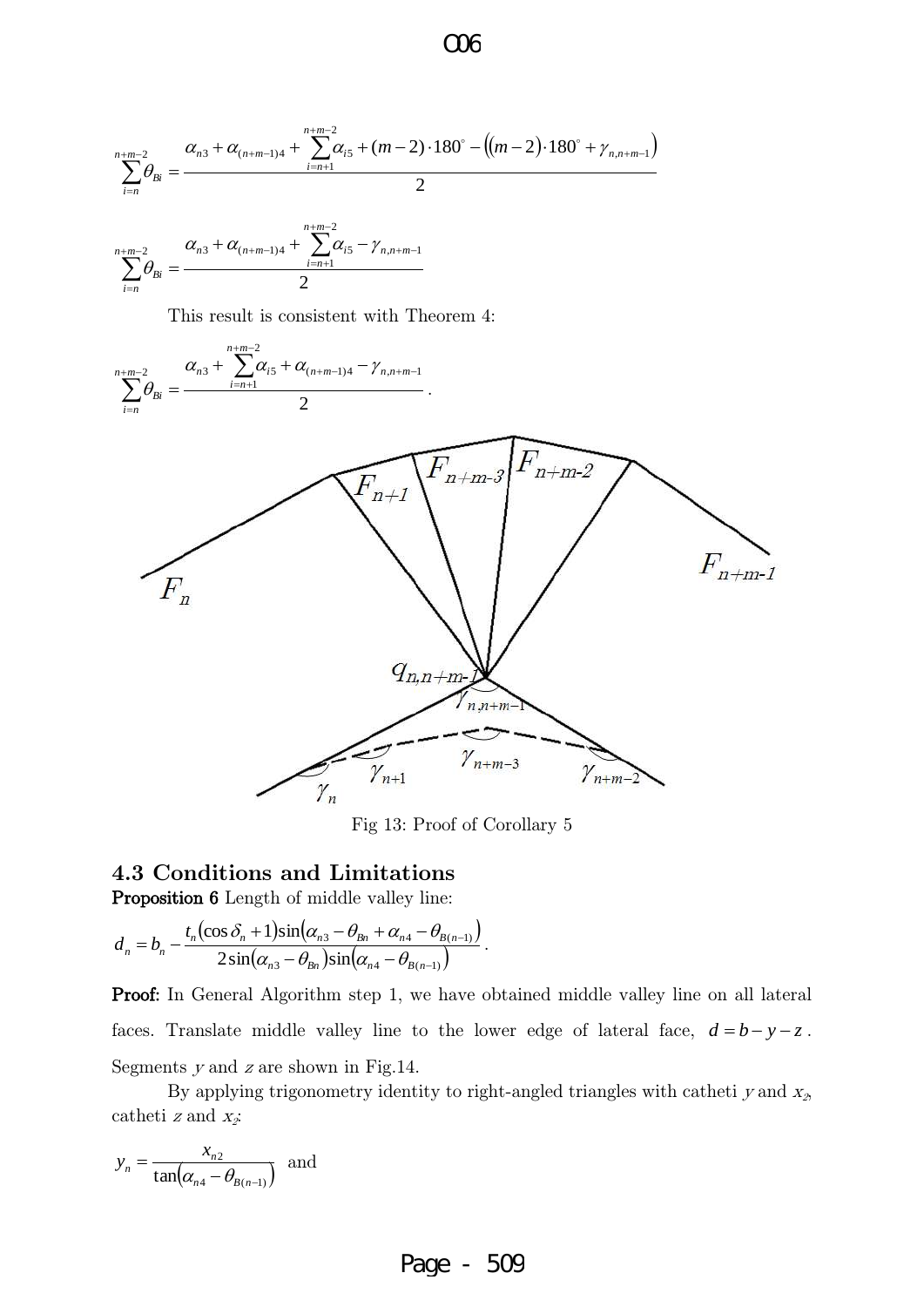$$
z_{n} = \frac{x_{n2}}{\tan(\alpha_{n3} - \theta_{Bn})}
$$
  
Substitute  $x_{2} = \frac{t(\cos \delta + 1)}{2}$  (Eq 4.5 from Proposition 2) into y and z,  

$$
d_{n} = b_{n} - y_{n} - z_{n}
$$

$$
= b_{n} - \frac{x_{n2}}{\tan(\alpha_{n4} - \theta_{B(n-1)})} - \frac{x_{n2}}{\tan(\alpha_{n3} - \theta_{Bn})}
$$

$$
= b_{n} - \frac{t_{n}(\cos \delta_{n} + 1)}{2\tan(\alpha_{n4} - \theta_{B(n-1)})} - \frac{t_{n}(\cos \delta_{n} + 1)}{2\tan(\alpha_{n3} - \theta_{Bn})}
$$

$$
= b_{n} - \frac{t_{n}(\cos \delta_{n} + 1)\sin(\alpha_{n3} - \theta_{Bn} + \alpha_{n4} - \theta_{B(n-1)})}{2\sin(\alpha_{n3} - \theta_{Bn})\sin(\alpha_{n4} - \theta_{B(n-1)})}
$$



Fig 14: Notations on lateral face

In fact, for each  $F$ , there are three possible "five valley line" crease patterns, as shown in Fig. 15.

 In the first pattern shown in Fig. 15a, the two end points of middle valley line are intersection point of two valley lines extending from  $p_{i,j}$  and  $q_{i,j}$  and intersection point of two valley lines extending from  $p_{j,k}$  and  $q_{j,k}$ . Length of middle valley line is positive.

In the second pattern shown in Fig. 15b, four valley lines extending from  $p_{i,j}$ ,  $q_{i,j}$ ,  $p_{j,k}$  and  $q_{j,k}$  intersect simultaneously. Length of middle valley line is zero.

In the third pattern shown in Fig. 15c, the two valley lines extending from  $p_{i,j}$  and  $q_{i,j}$  intersect before intersecting with the middle valley line. Length of middle valley line is

#### O06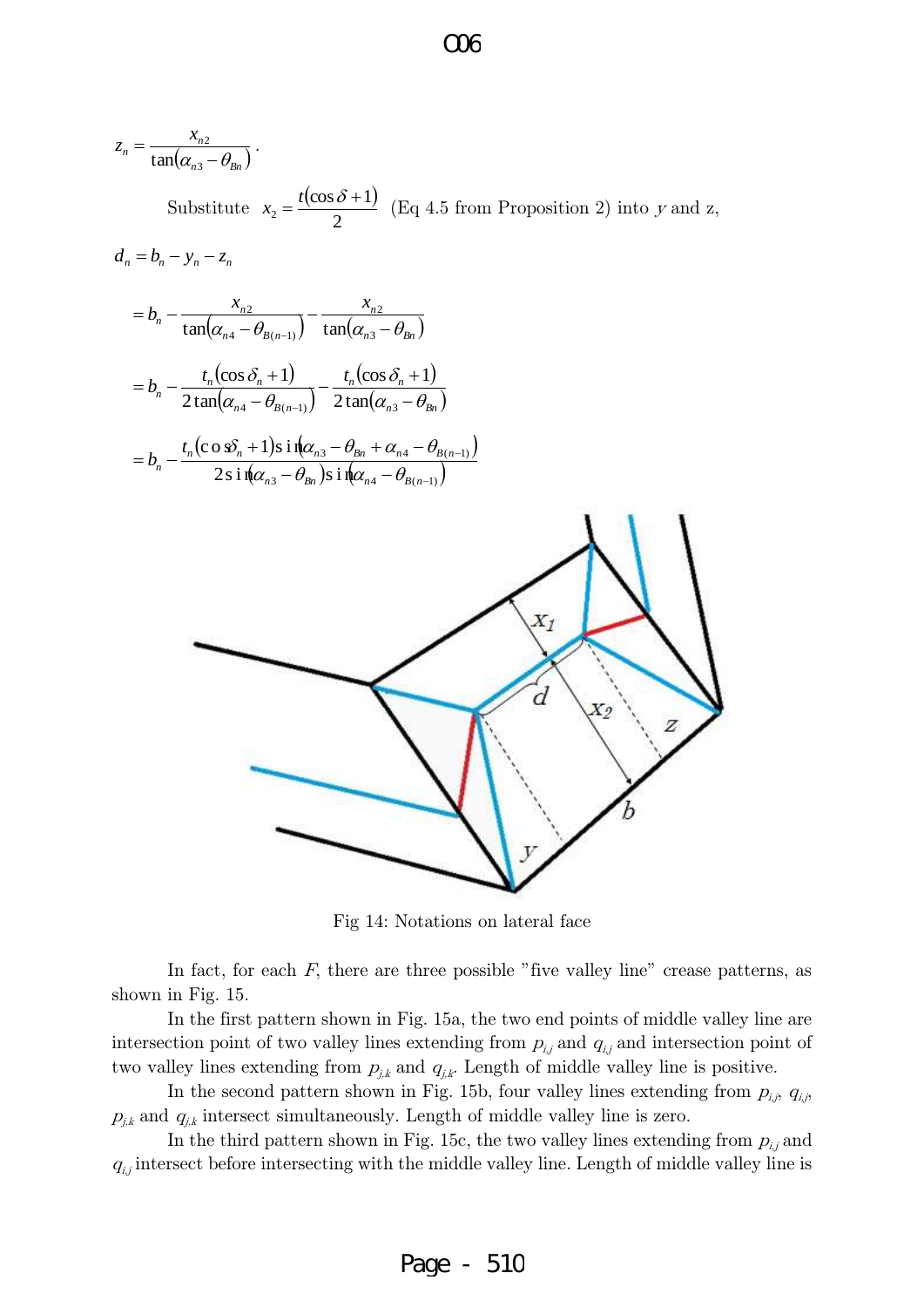negative(shown in dashed line). In this case, limitation exists.





 This problem can be solved using "horizontal slicing". By adding mountain lines parallel to R and B, we "slice" P into two prismatoids  $P'$  and  $(P-P')$ , where P' has the largest possible height without running into limitation (Fig. 16). Upon slicing, roof plane of  $P'$  is  $R'$ , which is also base plane of  $(P-P')$ .

**Theorem 7** If  $h$ ' represents height of  $P$ ', then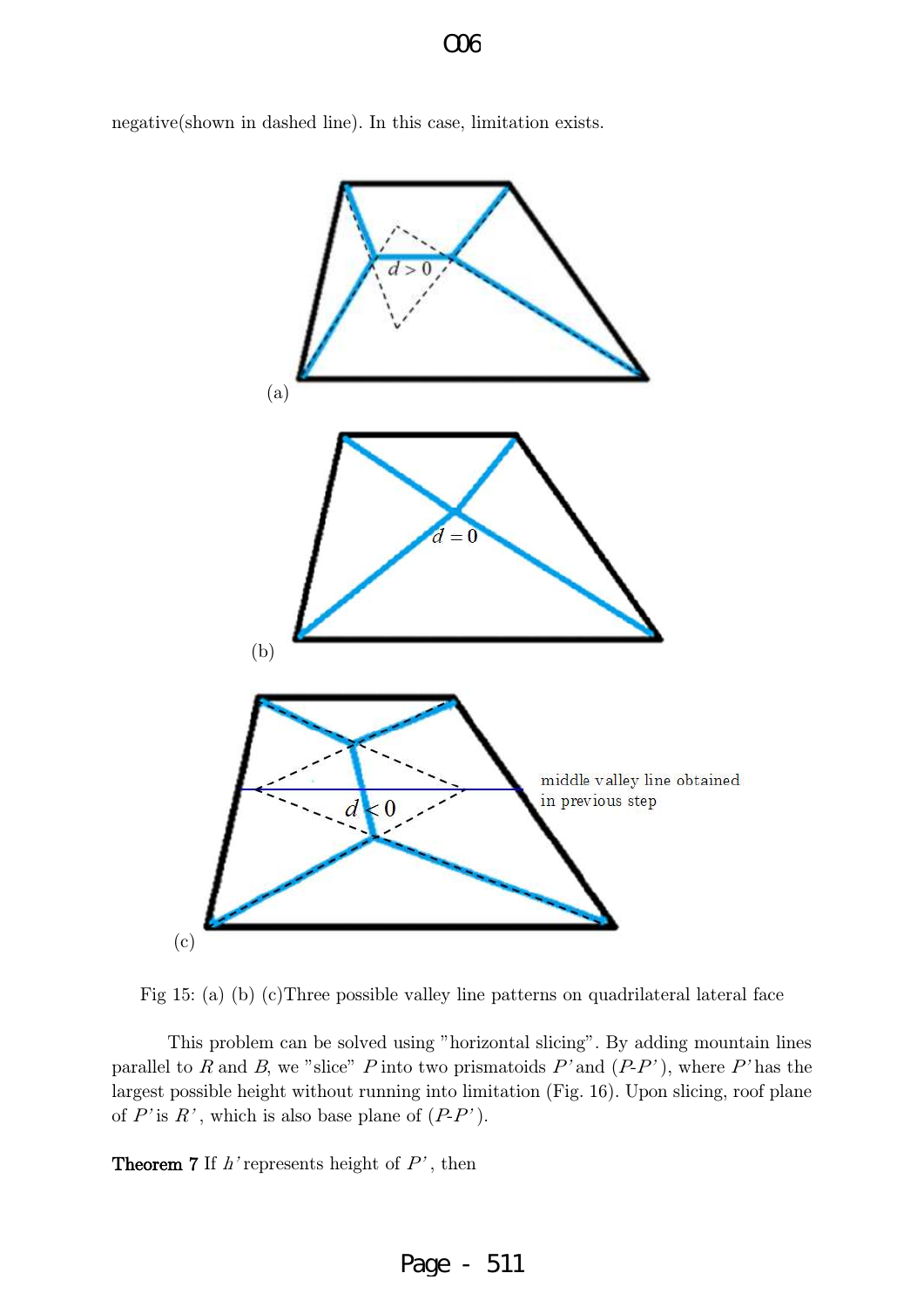$$
h' = h \cdot \max \left( \frac{\frac{b_n \cdot 2 \sin(\alpha_{n3} - \theta_{Bn}) \sin(\alpha_{n4} - \theta_{B(n-1)})}{(\cos \delta_n + 1) \sin(\alpha_{n3} - \theta_{Bn} + \alpha_{n4} - \theta_{B(n-1)})}}{t_n} \right)
$$

**Proof:** For each  $F'_n$  of  $P'$ ,  $\left(\cos\delta_n+1\right)\sin\left(\alpha_{n3}-\theta_{8n}+\alpha_{n4}-\theta_{8(n-1)}\right)$  $(\alpha_{n3} - \theta_{Bn})\sin(\alpha_{n4} - \theta_{B(n-1)})$ 0  $2\sin(\alpha_{n3}-\theta_{Rn})\sin$  $\sum_{n=1}^{n} b_{n} - \frac{t^{n}_{n} (\cos \delta_{n} + 1) \sin(\alpha_{n3} - \theta_{Bn} + \alpha_{n4} - \theta_{Bn})}{2 \sin(\alpha_{n3} - \theta_{Bn}) \sin(\alpha_{n4} - \theta_{B(n-1)})}$  $\frac{3 - \nu_{Bn} + \alpha_{n4} - \nu_{B(n-1)}}{2} \ge$  $-\theta_{\scriptscriptstyle Rn}$ )sin( $\alpha_{\scriptscriptstyle n4}$  –  $+1\sin(\alpha_{n3}-\theta_{Rn}+\alpha_{n4} = b_n -$ i,  $v_{Bn} - v_{Bn}$  *p*sin( $u_{n4} - v_{B(n)}$  $n_{n}$   $(\cos \theta_{n} + 1)$  $\sin(\theta_{n3} - \theta_{Bn} + \theta_{n4} - \theta_{B(n)})$  $n - U_n$ *t*  $d'_n = b_n - \frac{b_n \cos \theta_n + 1}{2 \sin(\alpha_n - \theta_n) \sin(\alpha_n - \theta_n)}$  $\frac{\delta_n+1\sin(\alpha_{n3}-\theta_{Bn}+\alpha_{n4}-\theta_{B(n-1)})}{\left|\frac{\delta_n}{\delta_n}\right| \left|\frac{\delta_n}{\delta_n}-\theta_{B(n-1)}\right|}\geq 0.$ 

To obtain largest possible height h',  $t_n = b_n \cdot \frac{2\sin(\alpha_{n3} - \theta_{Bn})\sin(\alpha_{n4} - \theta_{B(n-1)})}{\cos(\alpha_{n3} - \theta_{B(n-1)})}$  $(\cos \delta_n + 1) \sin(\alpha_{n3} - \theta_{Bn} + \alpha_{n4} - \theta_{B(n-1)})$  $3 - \nu_{Bn}$  /  $\sum_{n=1}^{\infty}$  (  $\alpha_{n+1}$  /  $\alpha_{B(n-1)}$  /  $\cos \delta_n + 1 \sin(\alpha_{n3} - \theta_{Bn} + \alpha_{n4} - \theta_{B(n-1)})$  $\mathbf{C}_n = b_n \cdot \frac{2\sin(\alpha_{n3} - \theta_{Bn})\sin(\alpha_{n4} - \theta_{B(n-1)})}{(\cos\delta_n + 1)\sin(\alpha_{n3} - \theta_{Bn} + \alpha_{n4} - \theta_{B(n-1)})}$  $-1$ )  $\sqrt{ }$  $+1\sin(\alpha_{n3}-\theta_{n}+\alpha_{n4}-\theta_{n(n-1)})$  $-\theta_{B_n}$ )sin( $\alpha_{n4}$   $-\theta_{B(n-1)}$ )  $= b_n \cdot \frac{2 \sin(\omega_{n3} - \omega_{Bn}) \sin(\omega_{n4})}{\sqrt{2 \cos(\omega_{n4} - \omega_{Bn}) \sin(\omega_{n4})}}$  $V_n$  + 1/8 $\mu$ ( $U_{n3}$  –  $U_{Bn}$  +  $U_{n4}$  –  $U_{B(n-1)}$ )  $t'_n = b_n \cdot \frac{2 \sin(\alpha_{n3} - \theta_{Bn}) \sin(\alpha_{n4} - \theta_{B(n-1)})}{(\cos \delta_n + 1) \sin(\alpha_{n3} - \theta_{Bn} + \alpha_{n4} - \theta_{B(n-1)})}$ 

.

$$
\frac{h'}{h} = \max\left(\frac{t'_n}{t_n}\right) = \max\left(\frac{\frac{b_n \cdot 2\sin(\alpha_{n3} - \theta_{Bn})\sin(\alpha_{n4} - \theta_{B(n-1)})}{(\cos\delta_n + 1)\sin(\alpha_{n3} - \theta_{Bn} + \alpha_{n4} - \theta_{B(n-1)})}}{t_n}\right).
$$



Fig 16: Horizontal slicing

Below shows a crease pattern of a cupola with limitation (Fig. 17).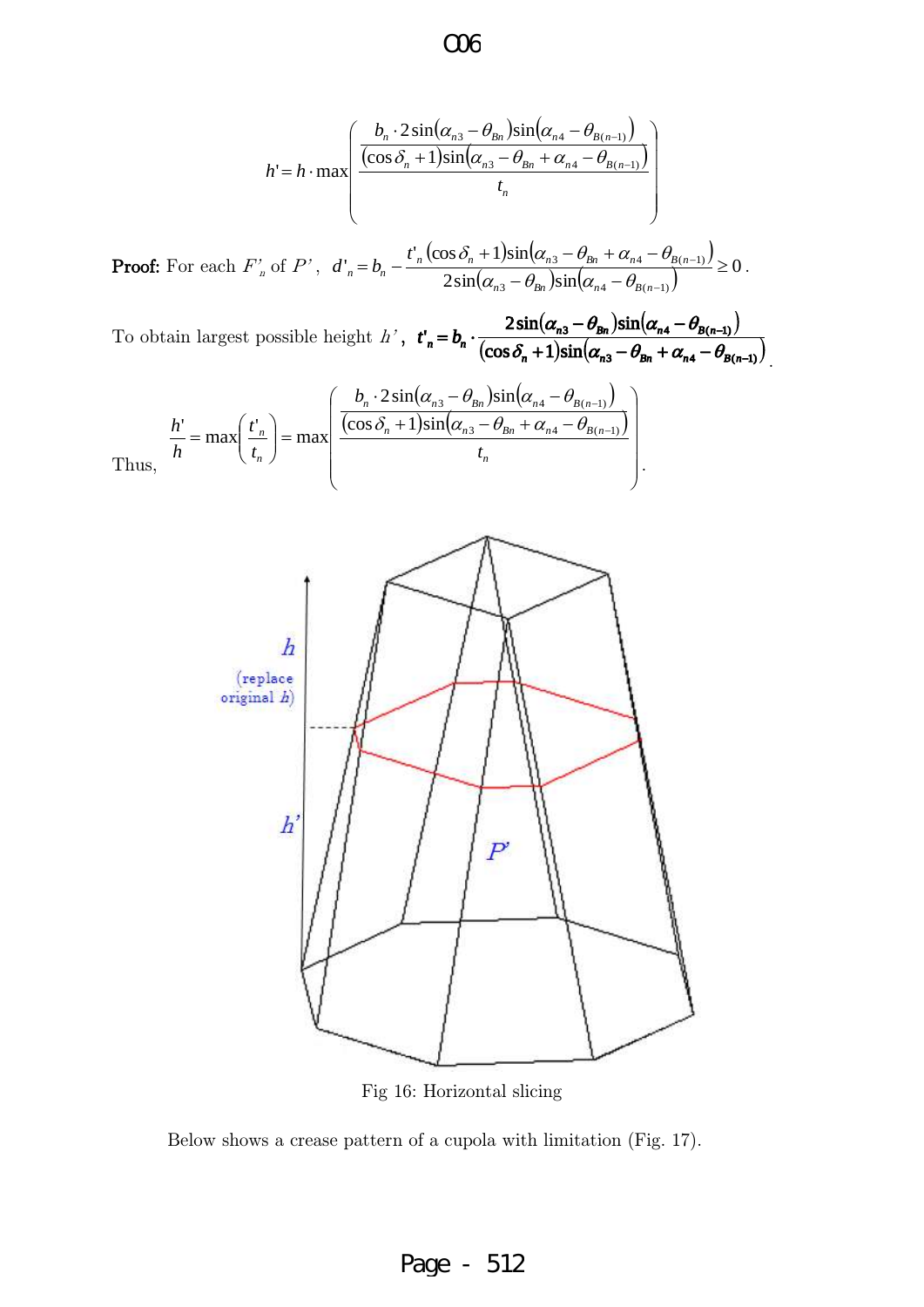



Figure 17: Crease pattern of a cupola with limitation

However, when lateral face  $F$  is a triangular lateral face, "horizontal slicing" cannot be applied any longer. The limitation exists when angle of "excess flap"  $\theta_1$  overlaps with

$$
\theta_2
$$
. And  $\theta_1 + \theta_2 > \alpha_0$ .

Upon "horizontal slicing",  $\theta_1$  and  $\theta_2$  will remain unchanged, thus cannot solve the limitation.

We propose a rough idea of "sink fold" to solve the limitation on triangular lateral faces. Since  $\theta_1 + \theta_2 \le \alpha_0$  must be fulfilled, for the ease of calculation, we "sink fold" the excess part if 2  $\theta > \frac{\alpha_0}{2}$ . Below shows an example of a prismatoid where limitations exist on three of the triangular lateral faces (Fig. 18).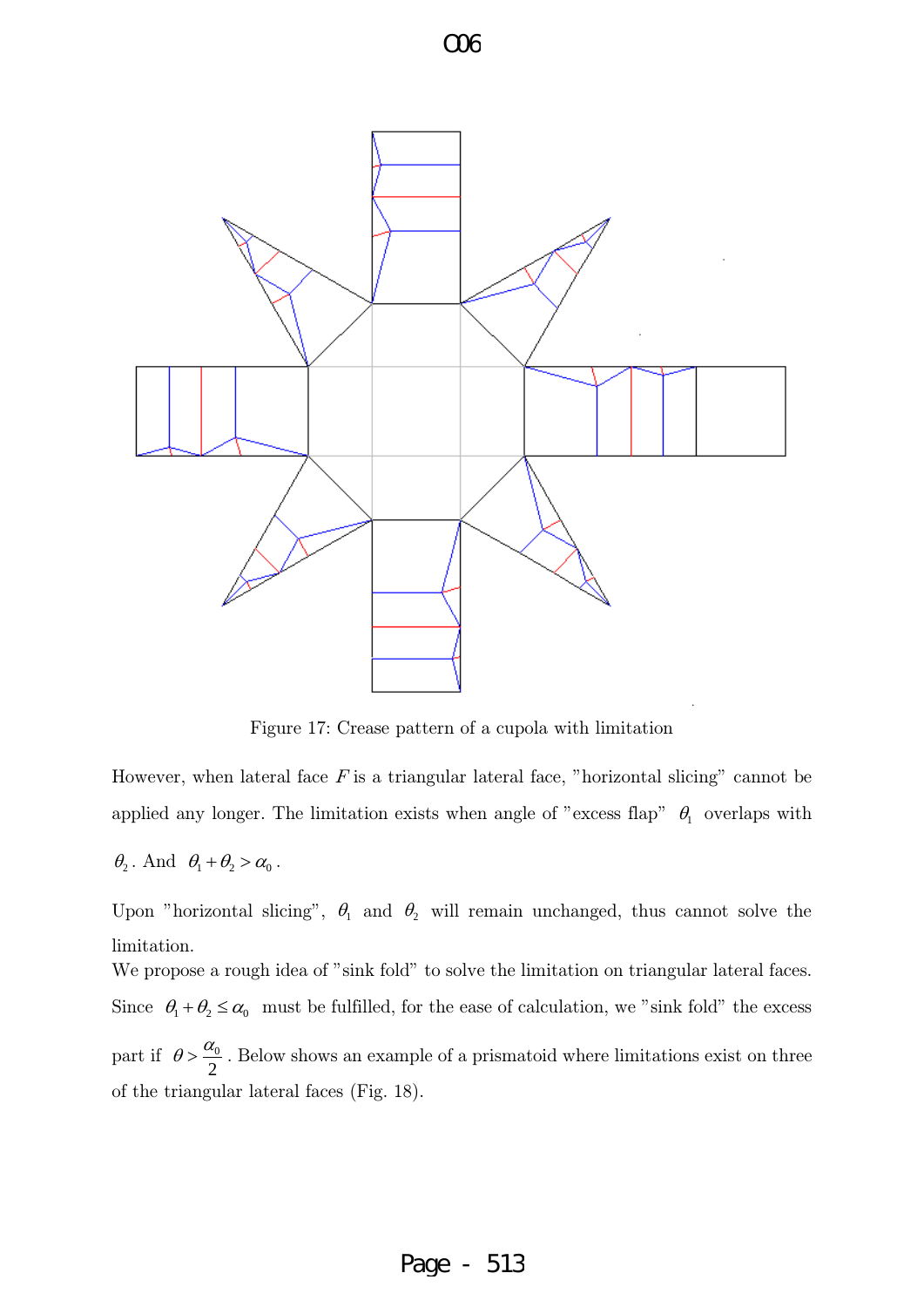



Figure 18: (a) "Sink fold" on triangular lateral faces (b) (c) Enlarged details

#### 4.4 Mountain lines

 Mountain lines appear naturally when we fold along the valley line patterns. When drawing, connect end points of two middle valley lines on every two adjacent lateral faces.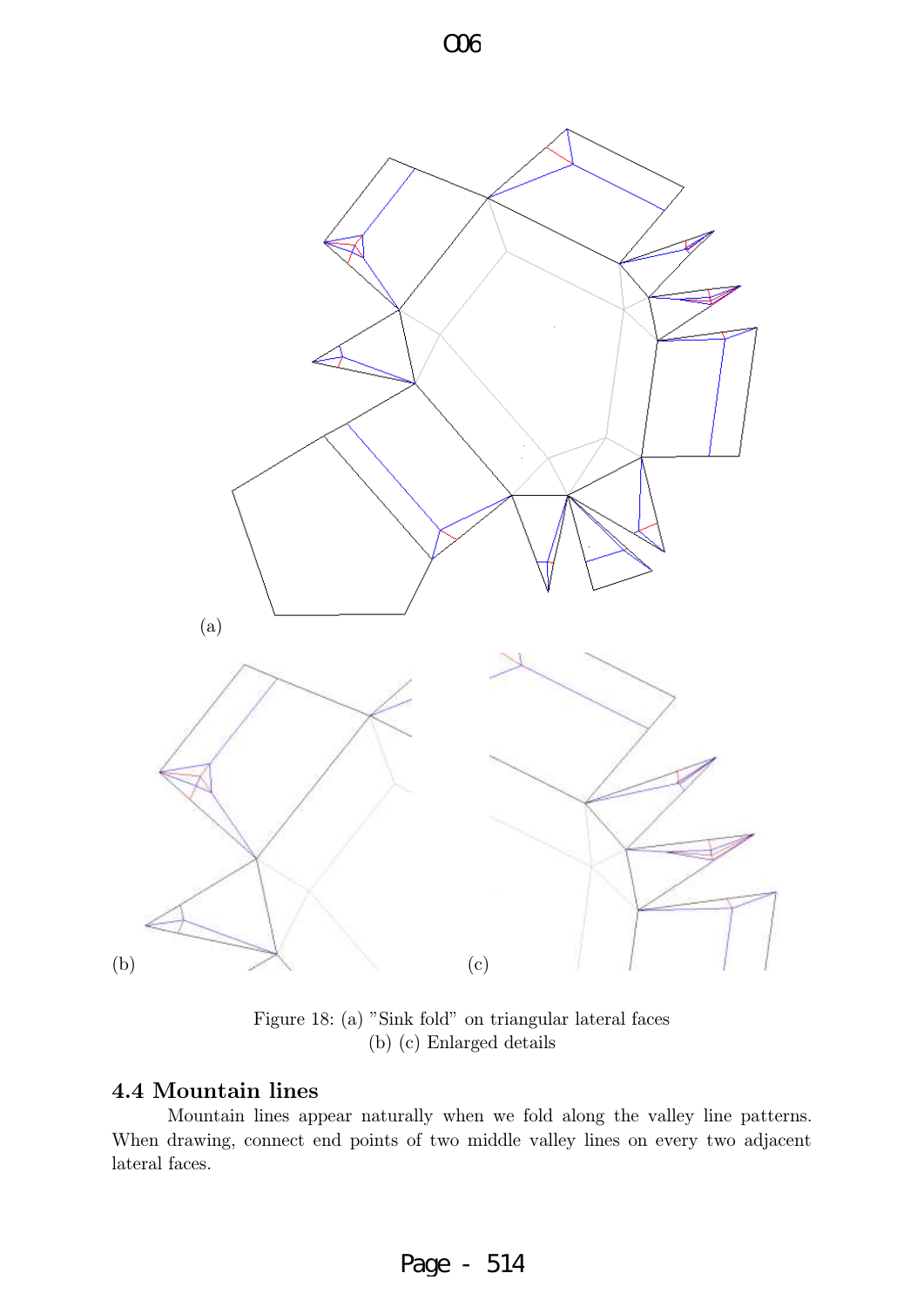#### $\Omega$

#### 4.5 MATLAB Algorithm





# 5 Implementation and Results

A MATLAB program has been written to implement our proposed algorithm for flattening convex prismatoids. Users input projection and height of their target prismatoid. The net and crease pattern are automatically generated by the program and may be printed out to be folded. Examples 1-5 are specifically chosen for their varied structures to illustrate the correctness and capabilities of our proposed algorithm. Projection of each example is drawn. The net and crease pattern for flattening is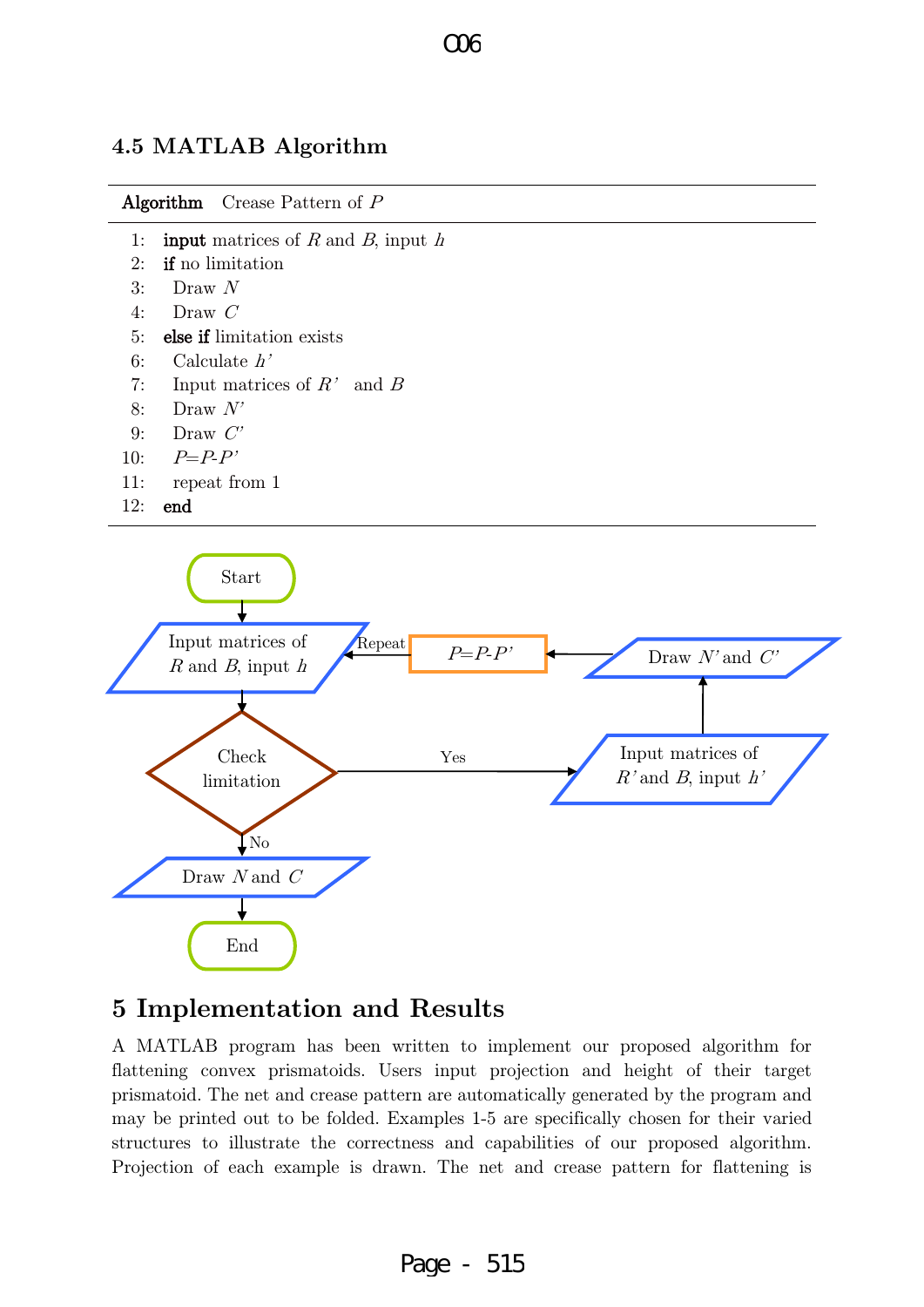obtained by the program. The 3D structure as well as the flattened state of the convex prismatoid is then shown.

Example 1 (Fig. 19) is a rotationally symmetric frustum. Its layout of roof plane and layout of base plane are similar.



Fig 19: Example 1 (a) The projection (b) The expanded view with crease pattern (b)The convex prismatoid (d) The flattened product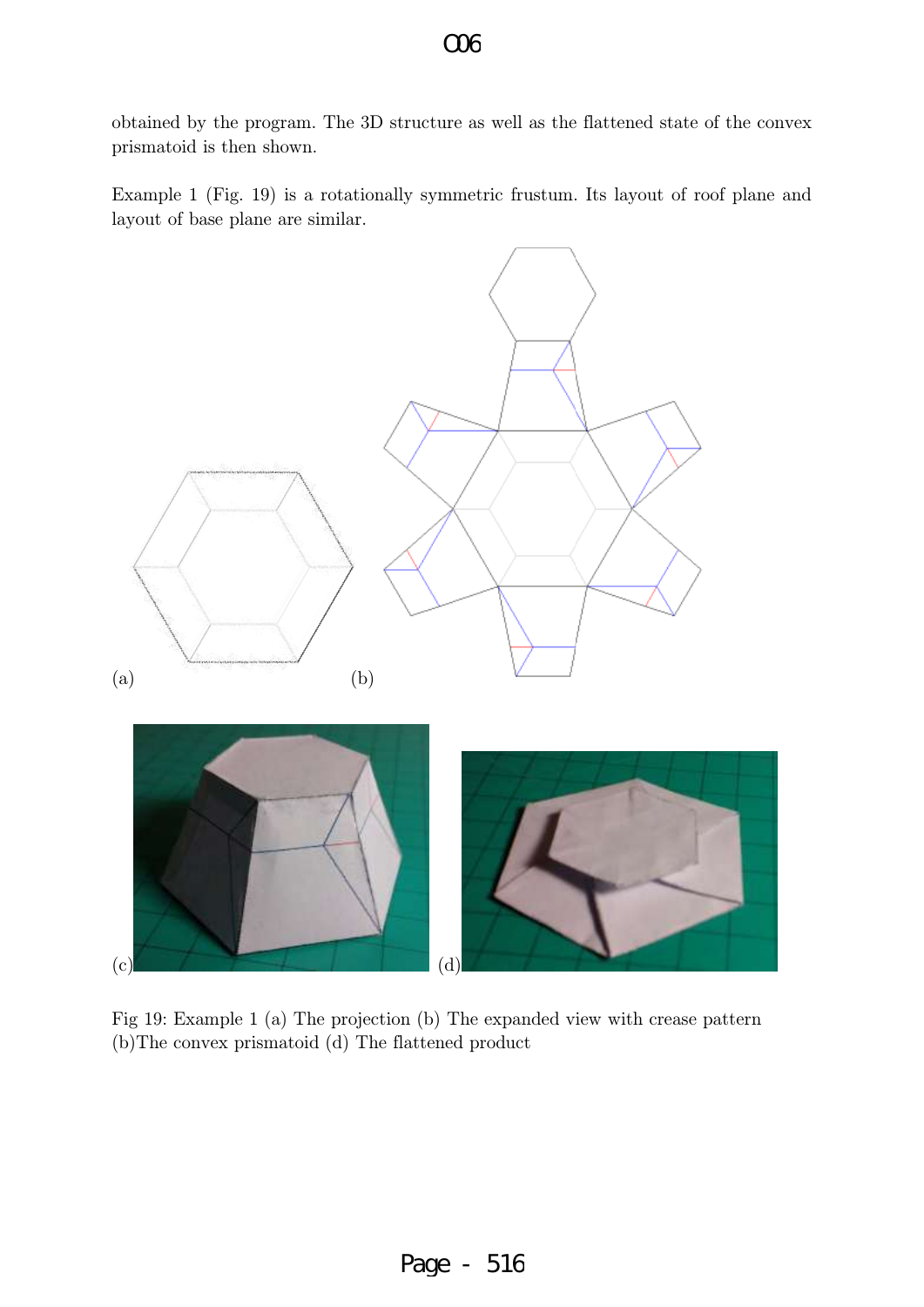

Example 2 (Fig. 20) is an oblique prism whose roof plane and base plane have the same layout.

Fig 20: Example 2 (a) The projection (b) The expanded view with crease pattern (c) The convex prismatoid (d) The flattened product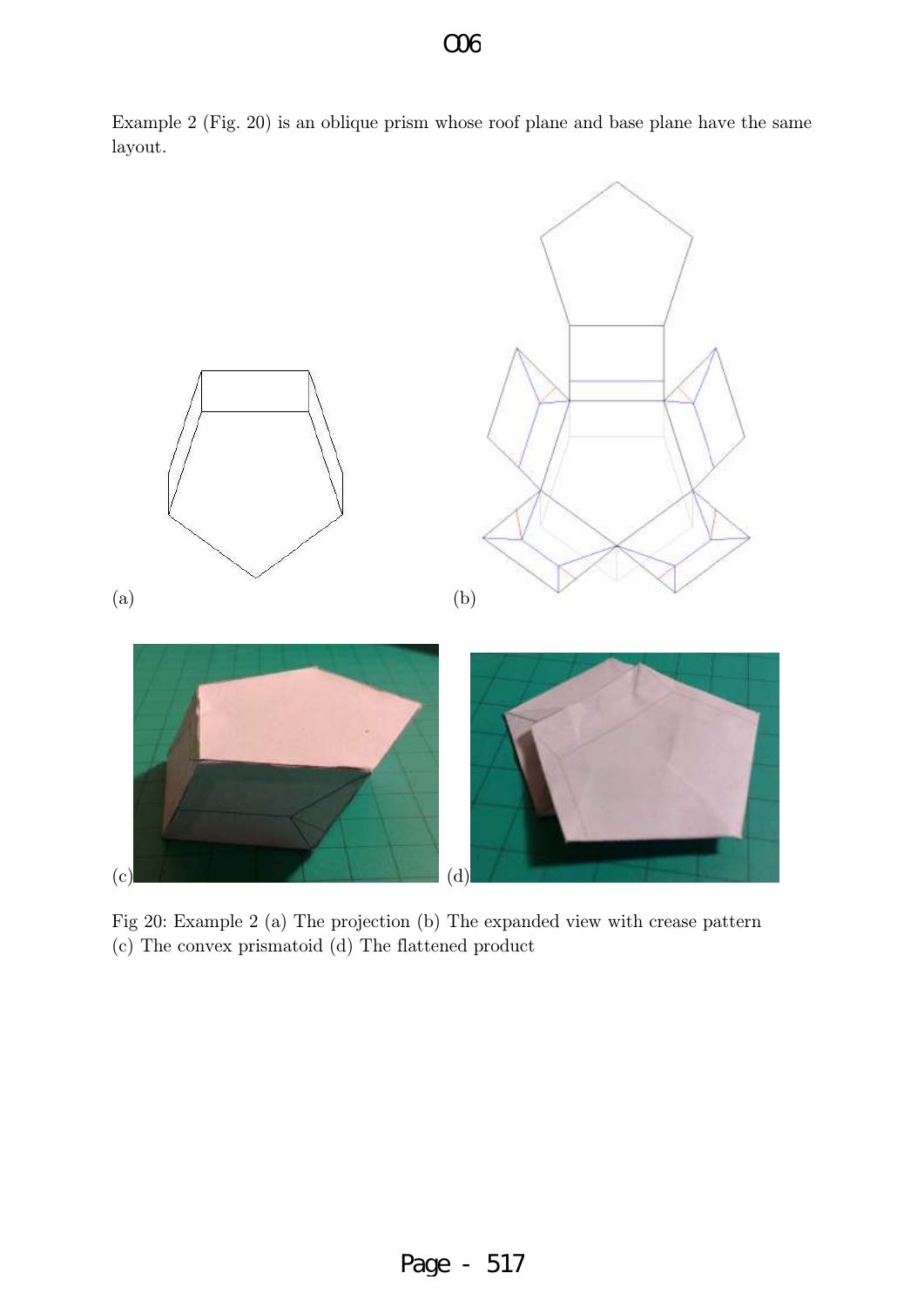Example 3 (Fig. 21) is a cupola, whose base plane has twice vertices as many as its roof plane, and both planes are joined by alternating triangles and rectangles.



Fig 21: Example 3 (a) The projection (b) The expanded view with crease pattern (c) The convex prismatoid (d) The flattened product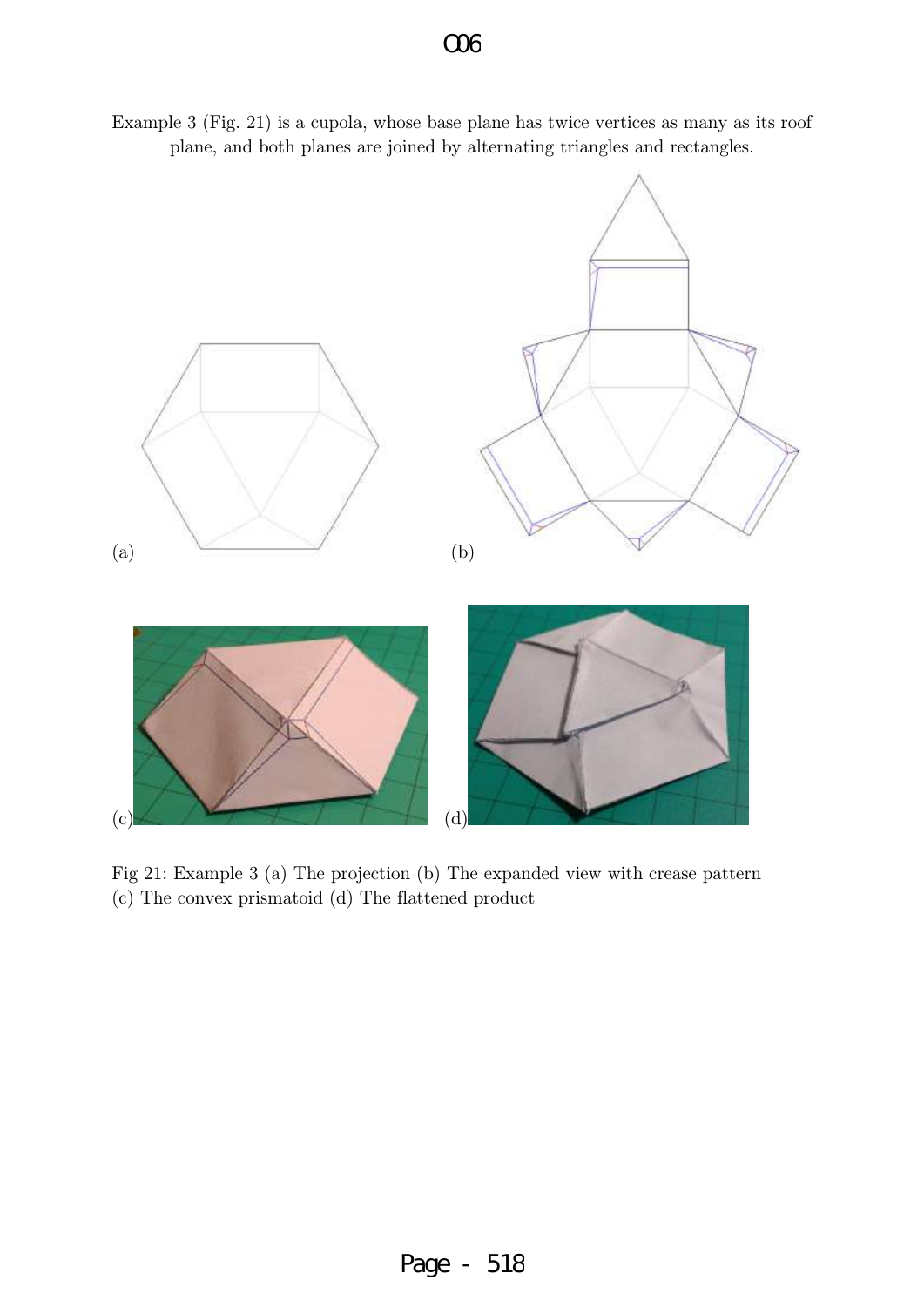



Fig 22: Example 4 (a) The projection (b) The expanded view with crease pattern (c) The convex prismatoid (d) The flattened product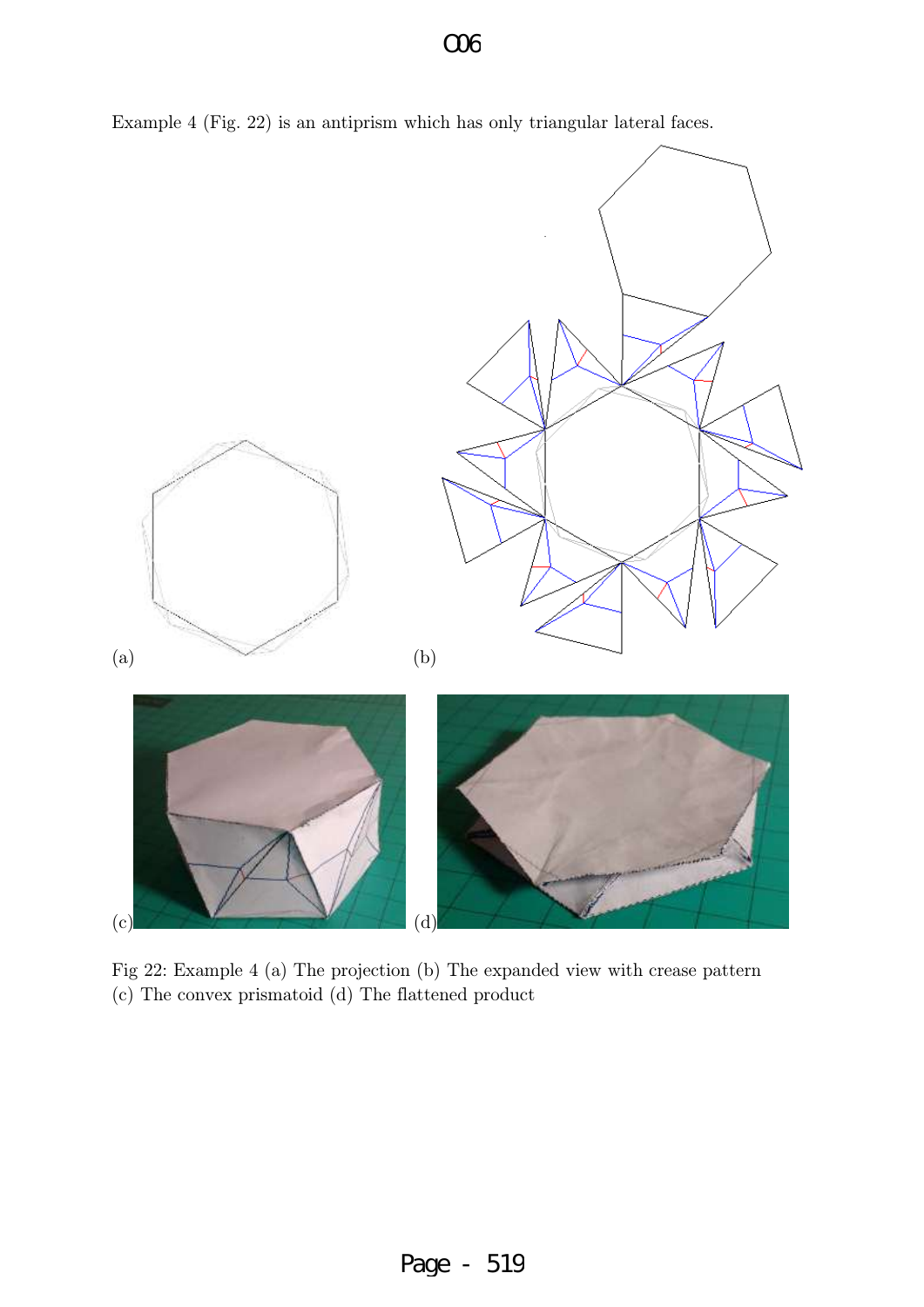

Example 5 (Fig. 23) is a convex prismatoid without any limitation.

Fig 23: Example 5 (a) The projection (b) The expanded view with crease pattern (c)The convex prismatoid (d) The flattened product

# 6 Applications

 Flattening of polyhedra has many applications in real life. In astronomy, scientists send space telescopes into [outer space](http://en.wikipedia.org/wiki/Outer_space) for observation of distant planets, galaxies, and other outer space objects. If one applies the method of flattening of polyhedron into rigid folding, it may help to reduce the space that the equipment takes up. These equipments can be restored to three-dimensional shape when there is a need to use them [5]. Our work is also applicable to robotics-making. Recently, [George M. Whitesides'](http://gmwgroup.harvard.edu/) lab at Harvard has manufactured air-powered origami robotic actuators out of paper and elastic [6]. In the process of restoring the shape of flattened polyhedron, they make use of the force generated by air and lifted a weight which is over 100 times the weight of the actuator itself. Our work is also useful in biomedical appliances. Medical specialists may need trestles to temporarily hold a natural conduit open so that they can complete the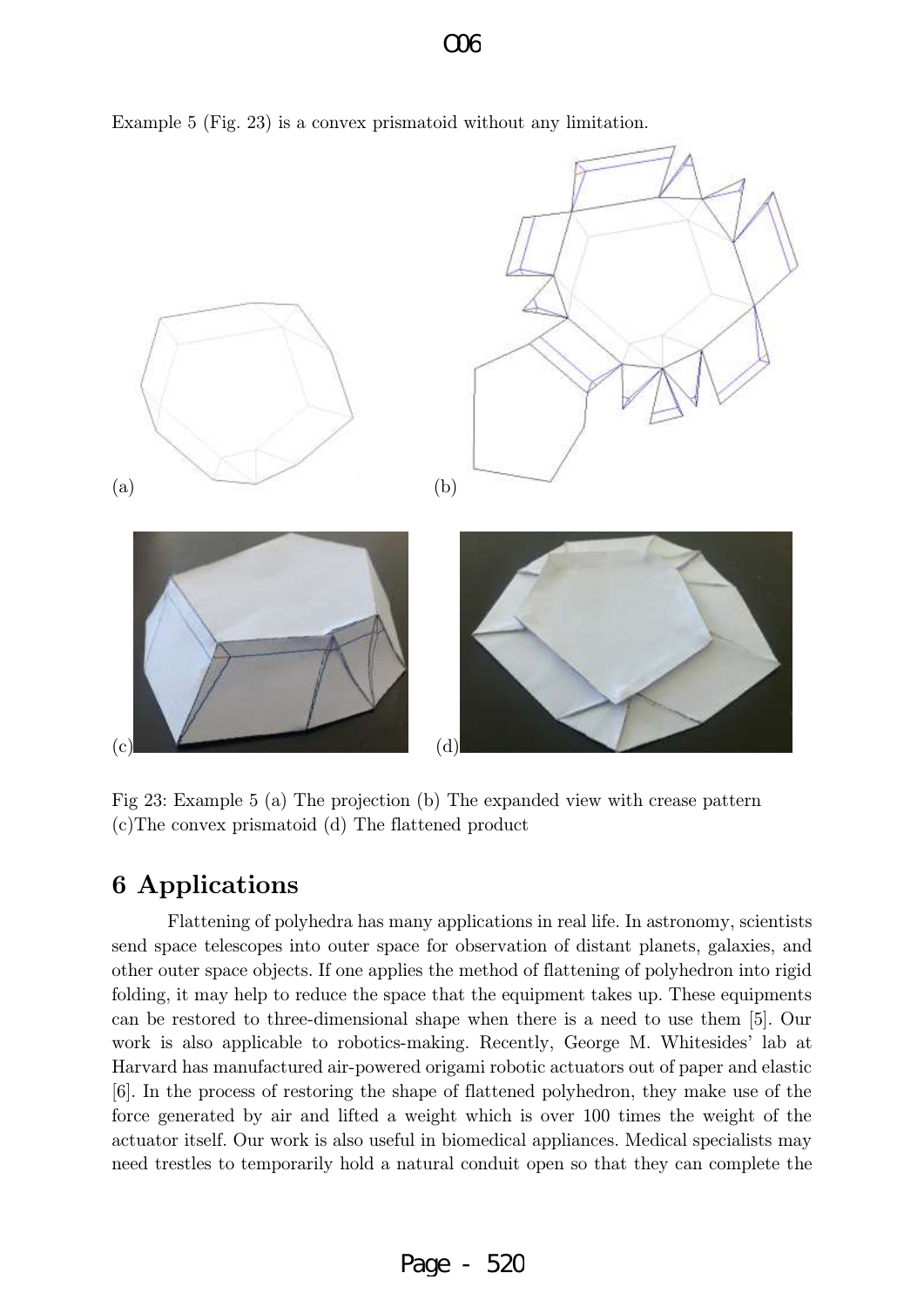operations successfully. In addition, our method can be applied to stents which are inserted into patients' bodies. The stents are flattened outside and expanded inside the organs to prevent or counteract a localized flow constriction.

# 7 Conclusion and Future Work

We have derived an original and novel algorithm for flattening convex prismatoids. This algorithm has been implemented by a MATLAB program that allows users to specify the projection and height of their target prismatoid and generate the crease pattern automatically.

Since any convex polyhedron can be divided into convex prismatoids by horizontal slicing, there exists possibility of applying our work to flattening all convex polyhedra. In future work, we will also look at convex polyhedra and more complex shapes that are able to be flattened.

# References

[1] Demaine, E.-D.; Demaine, M.-L.: Recent Results in Computational Origami, In Proceedings of the 3rd International Meeting of Origami Science, Math, and Education (OSME 2001), Monterey, California, 2001, 3–16.

[2] Demaine, E.-D.; O'Rourke, J.: Geometric Folding Algorithms: Linkages, Origami, Polyhedra, Cambridge University Press, New York, 2007.

[3] Bern, M.; Hayes, B.: Origami Embedding of Piecewise-Linear Two-Manifolds, Lecture Notes in Computer Science, 4957, 2008, 617-629.

[4] J. Itoh, C. Nara, C. Vîlcu.: Continuous Flattening of Convex Polyhedra, Computational Geometry, 2012, pp85-97.

[5] Chia, C.-M.-M.; Debnath, S.: Origami and its Applications in Automotive Field, 2<sup>nd</sup> International Conference, CUTSE, Sarawak, Malaysia, 2009, 46-49.

[6] S&T News Bulletin, The latest in Science and Technology Research News, 2(7), 2012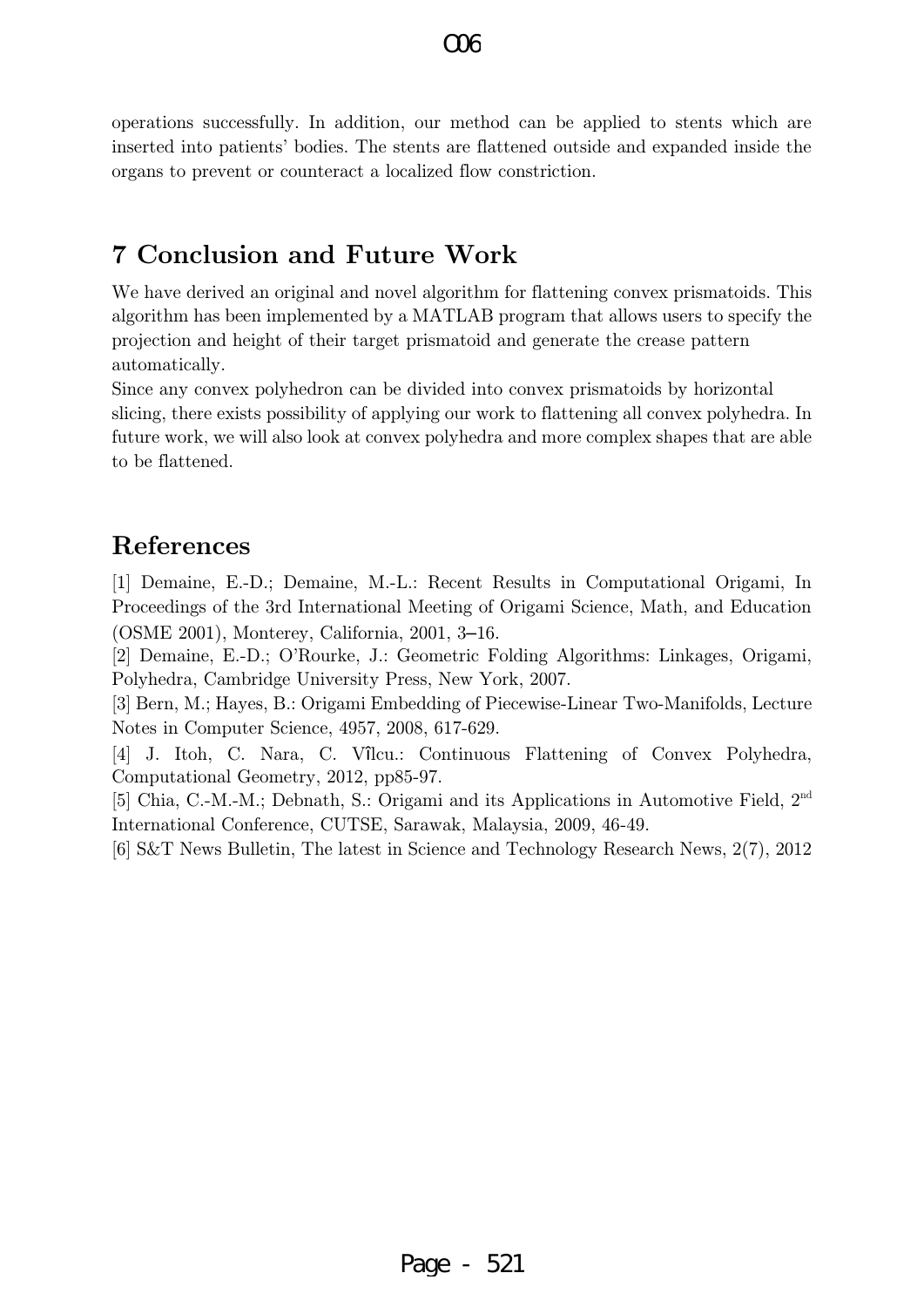#### **Report on the project "A General Algorithm of Flattening Convex Prismatoids" by Li Chenglei, Zhou Jingqi (NUS High School)**

In this project, an algorithm for construction of a flattenings of convex prismatoids is developed and implemented in Matlab. This is an interesting problem with a number of potential real world applications.

The committee ranked this project highly because developing such an algorithm requires substantial creativity and mathematical skill. The mathematics involved is elementary, but coming up with ideas which produce a flattening of any prismatoid is far from obvious. Quite complicated geometric considerations are necessary as a background. The committee feels that the merit of the discovery of such an algorithm is comparable to that of proving an interesting mathematical theorem.

The project presentation was very well delivered. It showed that the students' understanding of the material is quite deep. Interesting examples were given, including a demonstration of the Matlab implementation of the algorithm that has been developed.

It has to be said that the project report is not well written. The exposition sometimes is imprecise and some issues remain unclear. Moreover, the English of the report should be improved.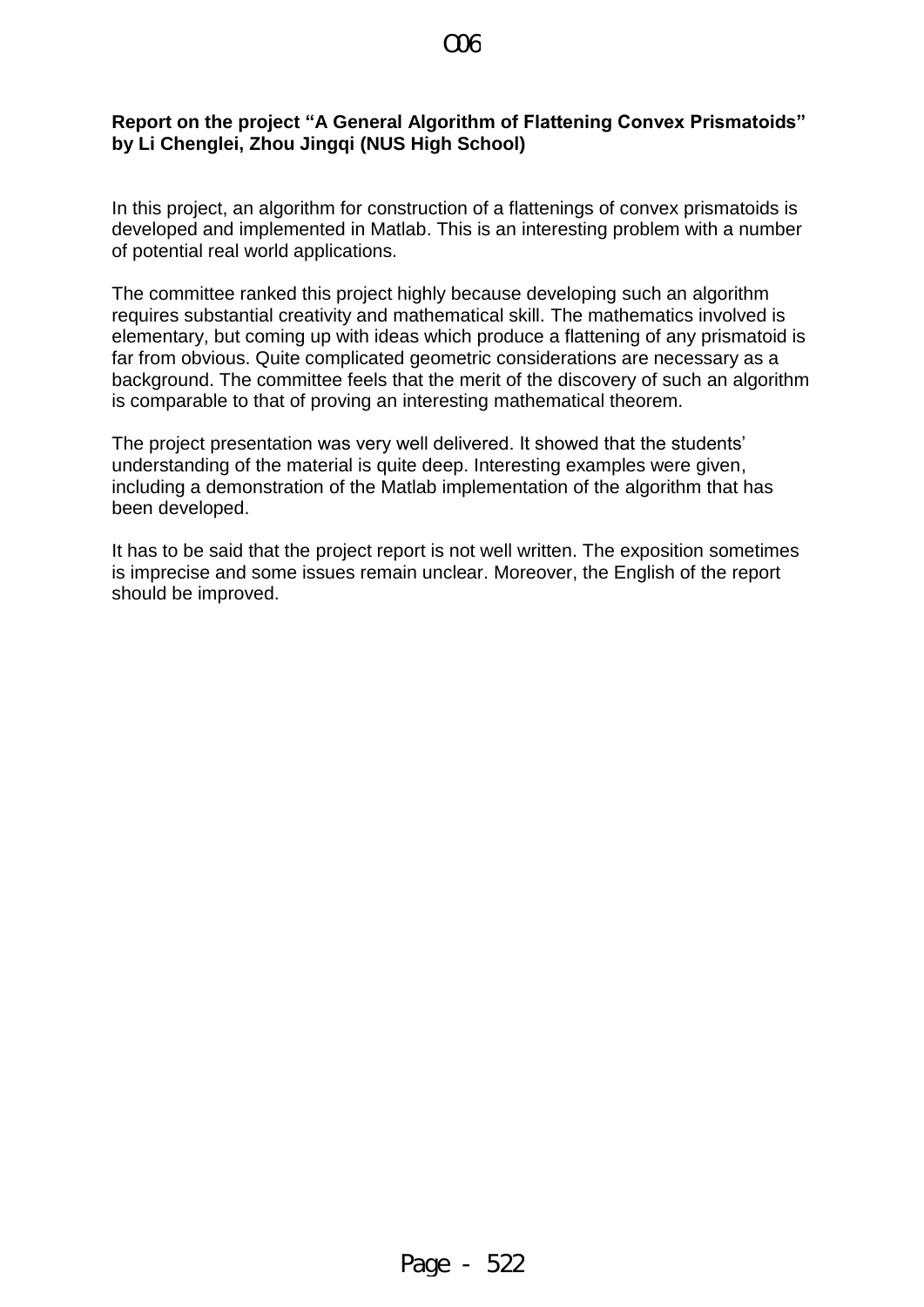### O C

#### 06--YHMA Evaluation Form -- Regional Competition

Instruction: Please fill in all sections. This form is to help the organizers to communicate your assessments and rationales to others in the evaluation process.

| Project Title           | A general algorithm of flattening convex prismatroids                        |               |           |              |            |  |  |  |
|-------------------------|------------------------------------------------------------------------------|---------------|-----------|--------------|------------|--|--|--|
| <b>Evaluation level</b> | Referee                                                                      | Regional      |           | Regional     |            |  |  |  |
| Choose one:             | Report                                                                       |               | Committee | Presentation |            |  |  |  |
|                         |                                                                              |               |           |              |            |  |  |  |
| Selection               | Very strong                                                                  | <b>Strong</b> | Modest    | Weak         | <b>Not</b> |  |  |  |
| Criteria                |                                                                              |               |           |              | Applicable |  |  |  |
| (check one in           |                                                                              |               |           |              |            |  |  |  |
| each area below)        |                                                                              |               |           |              |            |  |  |  |
| Mathematical            |                                                                              | X             |           |              |            |  |  |  |
| Contents                |                                                                              |               |           |              |            |  |  |  |
| (1, 4, 5)               |                                                                              |               |           |              |            |  |  |  |
| Creativity,             |                                                                              | X             |           |              |            |  |  |  |
| Originality             |                                                                              |               |           |              |            |  |  |  |
| (2, 3)                  |                                                                              |               |           |              |            |  |  |  |
| Scholarship,            |                                                                              |               | X         |              |            |  |  |  |
| Presentation            |                                                                              |               |           |              |            |  |  |  |
| (7)                     |                                                                              |               |           |              |            |  |  |  |
| Demonstrated            |                                                                              |               | X         |              |            |  |  |  |
| Teamwork                |                                                                              |               |           |              |            |  |  |  |
| (8)                     |                                                                              |               |           |              |            |  |  |  |
| Impact outside          |                                                                              |               | X         |              |            |  |  |  |
| Math                    |                                                                              |               |           |              |            |  |  |  |
| (9)                     |                                                                              |               |           |              |            |  |  |  |
|                         |                                                                              |               |           |              |            |  |  |  |
| <b>COMMENTS</b>         |                                                                              |               |           |              |            |  |  |  |
| Comments                | This paper presented a method to flatten convex prismatoids. The existence   |               |           |              |            |  |  |  |
| related to              | of flattening for any polyhedron is proved by Demaine and Hayes.             |               |           |              |            |  |  |  |
| Criteria 1,4,5          | Demaine and O'Rourke presented a method for flattening any polyhedron        |               |           |              |            |  |  |  |
|                         | of disk or sphere topology. However their method requires that the           |               |           |              |            |  |  |  |
|                         | polyhedron to be extended to 4D during the the folding process. In this      |               |           |              |            |  |  |  |
|                         | paper, the authors proposed a method for flattening a special type of convex |               |           |              |            |  |  |  |
|                         | polyhedron (thus of sphere topology), but avoiding 4D extension. This        |               |           |              |            |  |  |  |
|                         | research belong to the area of polyhedral geometry. All mathematics          |               |           |              |            |  |  |  |
|                         | involved in the paper are elementary. Both the method and the result are     |               |           |              |            |  |  |  |
|                         | correct.                                                                     |               |           |              |            |  |  |  |
| Comments                | The authors solve an interesting problem using the technique and the         |               |           |              |            |  |  |  |
| related to              | method only involving elementary math.                                       |               |           |              |            |  |  |  |
| Criteria 2,3            |                                                                              |               |           |              |            |  |  |  |
|                         |                                                                              |               |           |              |            |  |  |  |
|                         |                                                                              |               |           |              |            |  |  |  |